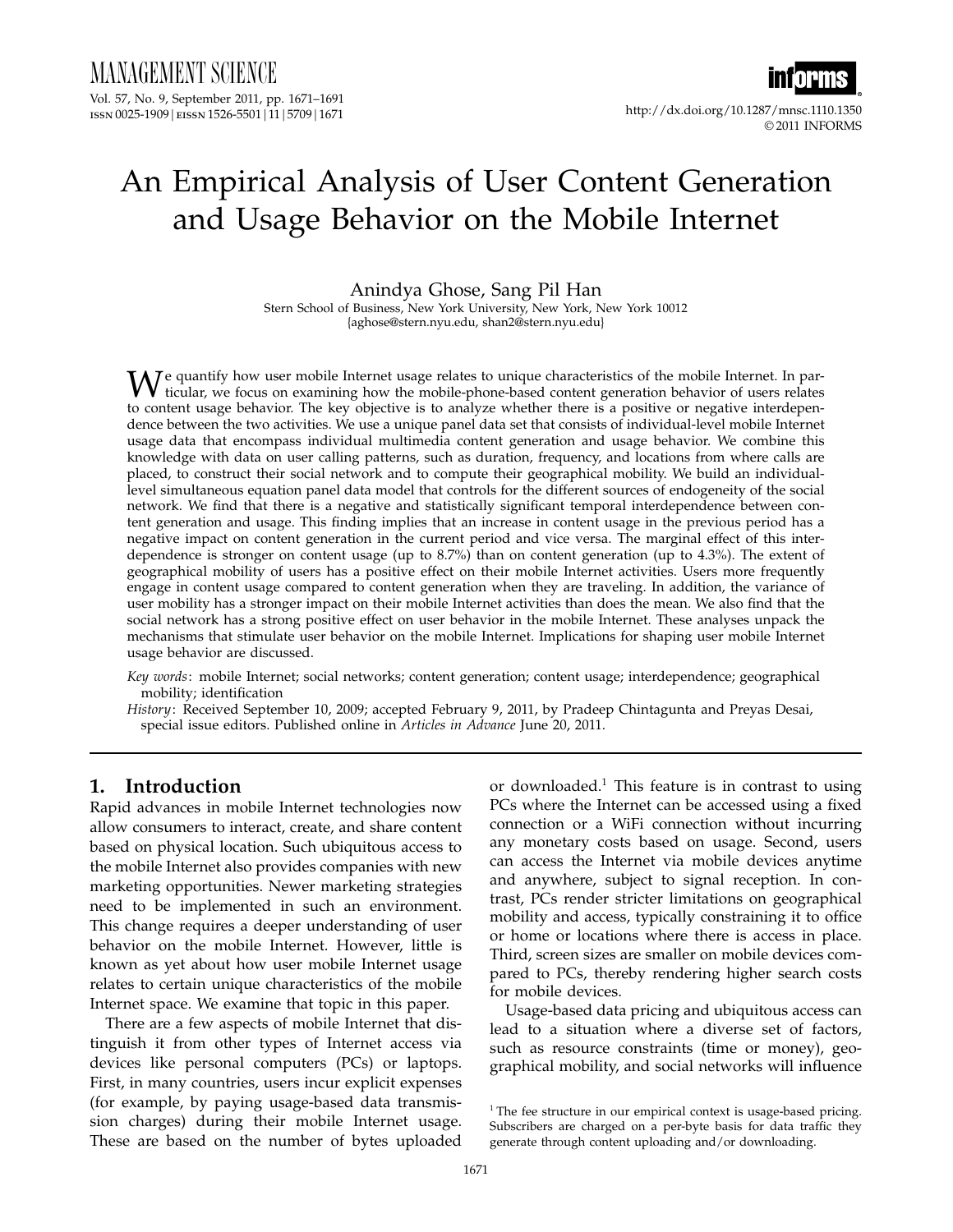user mobile Internet behavior. Advanced mobile technologies, such as third-generation (3G) services, allow people to build and maintain their social relationships through cocreation and joint usage of content. Hence, people must decide how much content to generate and how much content to use. For example, in a given week, the higher the amount of time or money spent by a user to use content (e.g., downloading music, games, productivity apps, etc.), the lower the amount of time or money left for that user to generate content (e.g., uploading photos, reviews, videos, etc.).<sup>2</sup> In contrast to this scenario, higher levels of content consumption by users can motivate higher levels of content contribution. This can occur when users begin to feel they are an integral part of the communities established on these sites and hence engage in reciprocal behavior.

Either way, content generation and usage may not be independent decision-making processes at all. Whether the former negative interdependence is stronger than the latter positive one is an empirical question we aim to examine here. Keeping these issues in mind then, in this paper we focus on examining how user content generation behavior relates to user content usage behavior over time. Is there a positive or negative interdependence between these two activities? What other factors, if any, affect user content generation and usage activities on the mobile Internet?

We examine these questions by applying a unique data set that consists of mobile data across a panel of users, encompassing both their content generation and usage behavior. That data set consists of 2.34 million individual-level mobile data records across 180,000 users. We also use data on voice calls made by the same users, which allows us to draw their social networks. We include detailed user demographics (age and gender) and geographical data, including the location from where a call is placed. This location information helps us impute the extent of user geographical mobility by mapping the different places they visit. We then construct two different measures of mobility to map both the mean and the variance of user travel patterns at both local and national levels, thereby giving us four different mobility metrics. Our analysis utilizes simultaneous equation models as well as generalized method of moments (GMM)-based dynamic panel models and several other models (both linear and nonlinear) for robustness checks.

There are three key sets of results. First, we find that there exists a negative temporal interdependence

between content generation and usage behavior on the mobile Internet. This finding implies that the resource constraint (e.g., time and money constraint) is binding at least for some users. The effect is asymmetric, such that the negative impact of previous period content generation on current period content usage is much higher than the opposite. Second, the extent of geographical mobility of users positively affects their mobile Internet activities. Users more frequently engage in content downloading compared to content uploading when they are traveling. In addition, variance of user travel patterns has a stronger impact on mobile Internet activities than does the mean. Third, mobile Internet usage behavior of social network neighbors positively influences an individual user's mobile Internet usage behavior.

Our paper aims to makes a few key contributions to the literature. We are the first to simultaneously model and estimate the drivers of user content generation and usage behavior in the mobile Internet space and the nature of the interdependence between these processes. We build and estimate an individuallevel simultaneous equation panel data model using three-stage least-squares (3SLS) estimation. We further demonstrate the robustness of this analysis by conducting GMM-based dynamic panel data analyses and other analyses that include models with a random coefficient for a constant term, count data models, content share models, content size models, and models using different specifications of social network variables. Our paper is among the first in the emerging literature to research the dual role (content creation and consumption) played by users in social media settings. Second, the unique nature of our data allows us to map how the mean and the variance of user geographical mobility at both local and national levels actually drive their content generation and usage behavior. We are the first to provide novel insights into how location plays a role in user behavior on the mobile Internet. This paper can thus serve as the foundation for future research on both the economic and the social impact of the mobile Internet. Third, our model unpacks the causal mechanisms that stimulate user behavior on the mobile Internet in the presence of social networks. Mobile-phone-based data generate unique kinds of social networks because of the inherent dynamics present in communication and travel patterns of users; these patterns make these social networks distinct from various other kinds of social networks already studied in the existing literature. Our model distinguishes and controls for the different sources of endogeneity in this mobile setting, such as endogenous group formation, correlated unobservables, and simultaneity. Hence, another key contribution of this paper is to provide a precise empirical framework for resolving identification issues in social networks now and in the future.

<sup>2</sup> We use the terms "content generation" and "content uploading" interchangeably in this paper. Similarly, we use the terms "content usage" and "content downloading" interchangeably as well.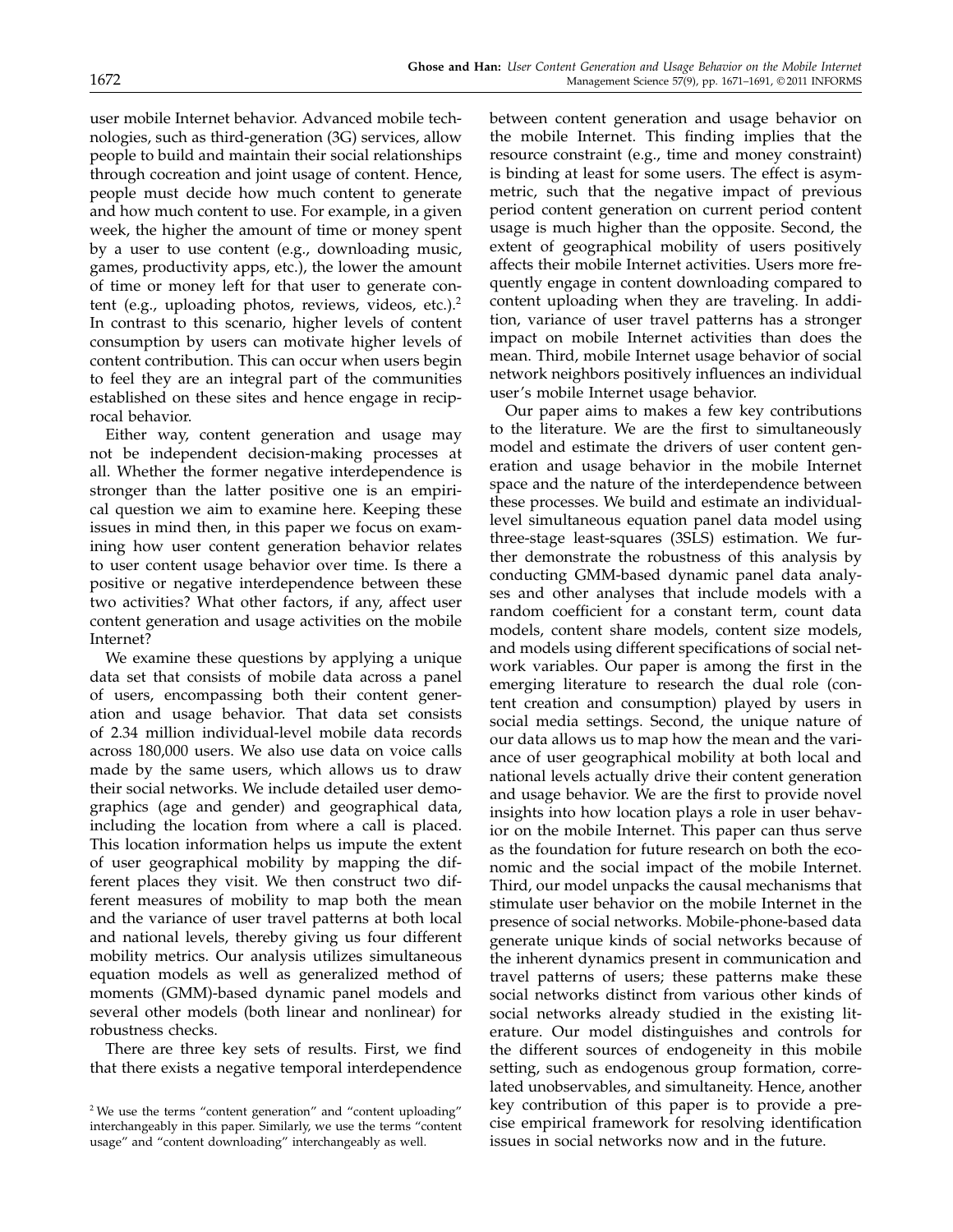## 2. Literature Review

Our paper is related to a small group of literature that discusses the interplay between user Internet usages, mobility, and social networks.

First, we relate the dynamic interdependence between user content generation and usage behaviors to two relevant streams of literature—economic behavior under resource constraints and reciprocity stemming from social exchange theory. Researchers have long recognized that time acts as a constraint (Becker 1965, Jacoby et al. 1976). In online settings, users need to allocate their resources between content generation and content usage activities because users can take on the dual role of creators as well as consumers (Ghose and Han 2009, Trusov et al. 2010, Albuquerque et al. 2010, Ghose et al. 2011). On the mobile Internet, not only do users need to invest time, but also incur explicit transmission charges to generate and use content in certain countries. This suggests that there is a negative temporal interdependence between content generation and content usage activities over time. In contrast, the prior work in the online content sharing literature (Xia et al. 2011) draws on reciprocity stemming from social exchange theory (Homans 1958) and suggests that the more a user benefits from the contributions of other users, the more that user is willing to create and share content (Xia et al. 2011). This behavior suggests that there is a positive temporal interdependence between content generation and content usage activities over time. Because the extent of reciprocal interactions in the mobile Internet setting is largely unknown, the overall extent and directional interdependence of the temporal effect between content generation and usage remains still an intriguing empirical question.

Second, we examine the impact of the extent of the geographical mobility of a user on the mobile Internet activity of that same user. There are two possible scenarios. The first is that the more a user travels, the more travel-related discretionary time the user is likely to have. Shim et al. (2008) analyze mobile usage patterns where people view television programs on their phone screens. They find that the highest usage occurs between 6 a.m. and 9 a.m. in the morning and between 6 p.m. and 8 p.m. in the evening, which is consistent with the notion that most users view content using mobile phones while commuting from home to work and back. O'Hara et al. (2007) find that people use mobile video content to pass time, manage solitude, and disengage from others. In contrast, it is possible that mobile Internet usage can occur at geographically fixed places as well. Hence, the overall extent of the impact of a user's geographical mobility on that same user's propensity to engage in mobile Internet activity remains still an empirical question of interest.

Third, users can be influenced by others with whom they communicate. There is some evidence of this influence in the business world, such as adoption of new services and products (Hill et al. 2006, Tucker 2008, Aral et al. 2009, Nair et al. 2010, Nam et al. 2010, Iyengar et al. 2011, Oestricher-Singer and Sundararajan 2010), switching from an existing service provider (Dasgupta et al. 2008), and diffusion of user-generated content in online space (Susarla et al. 2011). Therefore, a user's mobile Internet activities can be influenced by the mobile Internet activity of their peers.

## 3. Data Description and Basic Patterns

In this section, we provide a short overview of the mobile Internet service found in our data, describe the data that we obtained from a large telecommunications service company in South Korea, and finally provide the basic patterns seen in those data that motivated our subsequent model development.

#### 3.1. Data Source

Our sample consists of 2.34 million mobile data records from 180,000 3G mobile users who used the services of a particular company between March 15, 2008, and June 15, 2008. The South Korea 3G mobile market had over 10 million subscribers in June 2008. 3G mobile services enable users to upload and download their content faster than conventional mobile services. These services are more commonly available on larger-screen handsets (i.e., smart phones).

There are two broad categories of websites that users can access through their mobile phones as demonstrated in our data. The first category is regular social networking and community websites. Examples of such websites in our data include Cyworld and Facebook. The second category of websites includes portal sites specifically created by mobile phone service carriers. Examples include Nate Portal and KTF Portal, the Asian equivalents of U.S. sites like Vodafone live and T-Mobile's Web "n" Walk. Content on these sites can be accessed via a mobile phone by users who subscribe to the services of their mobile operator. Like social networking sites, these mobile portals are community-oriented sites that allow users to download and upload (to share with others) multimedia content like photos, music, videos, apps, etc. The transmission charges are the same in our data, irrespective of whether users upload or download content and whether users access social networking community sites or mobile portal sites. We measure the level of user mobile Internet activities based on the frequency of content generation and usage.<sup>3</sup>

<sup>&</sup>lt;sup>3</sup> In our robustness checks, we also use the amount of bytes transmitted via user content uploading and downloading as an alternative measure for the level of user mobile Internet activity.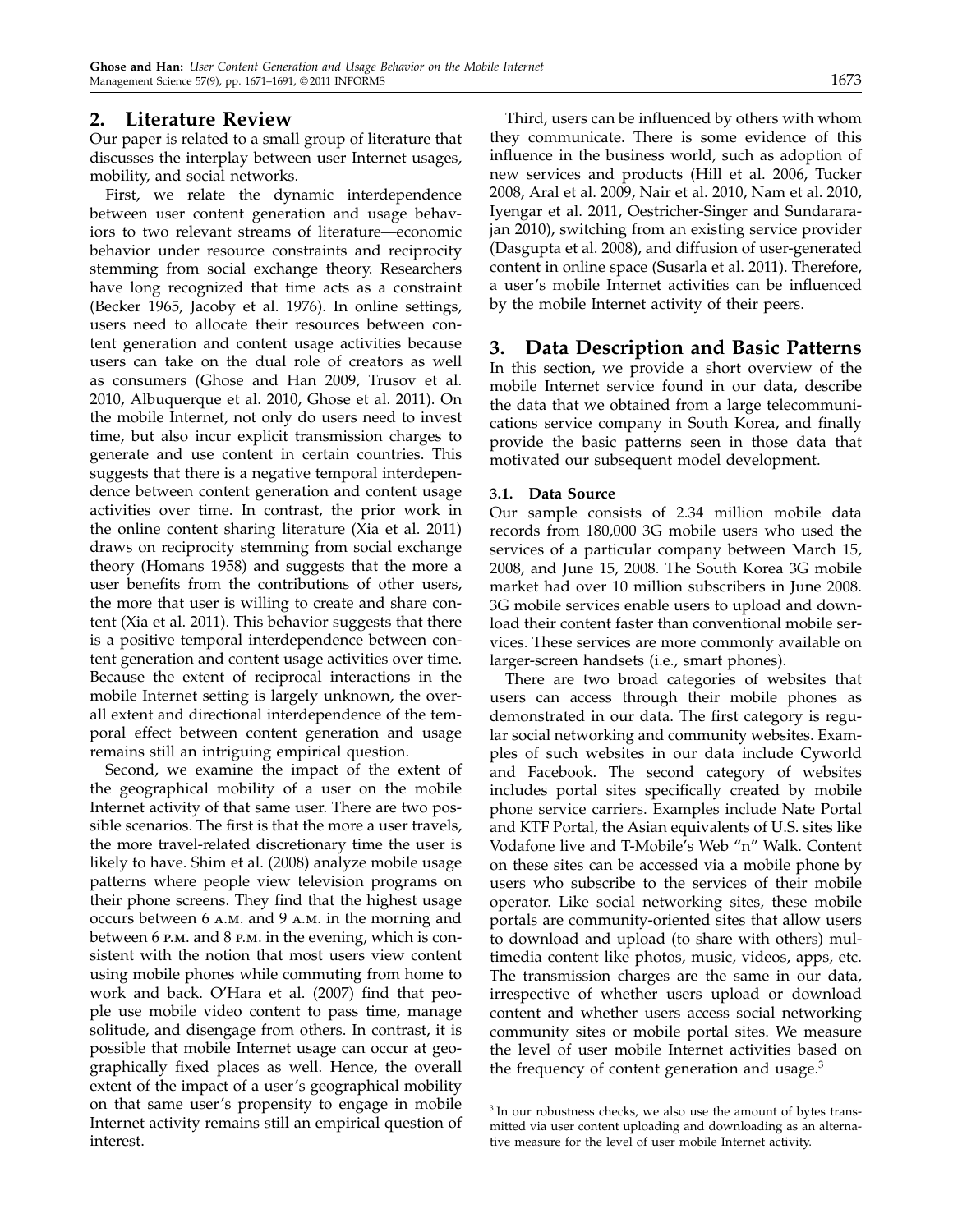| Variable                                     | <b>Observations</b> | Mean  | Std. dev. |
|----------------------------------------------|---------------------|-------|-----------|
| Weekly, user-specific content activity data  |                     |       |           |
| Number of Mobile Internet Session Activation | 2,340,000           | 4.0   | 41.38     |
| Number of Uploading                          | 610,809             | 0.27  | 3.54      |
| Number of Downloading                        | 610,809             | 22.57 | 86.80     |
| Weekly, user-specific call data              |                     |       |           |
| Number of Calls Made                         | 900,000             | 11.88 | 16.32     |
| <i>Call Duration</i> (hours)                 | 900.000             | 2.61  | 5.68      |
| Weekly, user-specific geographical data      |                     |       |           |
| Mean Local Mobility                          | 900.000             | 14.04 | 13.18     |
| <b>Mean National Mobility</b>                | 900,000             | 5.91  | 2.88      |
| <b>Local Mobility Dispersion</b>             | 900,000             | 2.85  | 3.83      |
| National Mobility Dispersion                 | 900,000             | 0.70  | 0.80      |
| User characteristics                         |                     |       |           |
| Age                                          | 180.000             | 30.13 | 5.91      |
| $Sex (1 = male, 0 = female)$                 | 180,000             | 0.53  | 0.50      |
| <i>Handset Age (months)</i>                  | 180.000             | 9.63  | 3.97      |

#### Table 1 Summary Statistics

Note. We observe content generation and usage data only when a user starts mobile Internet sessions; thus the number of uploading and the number of downloading are lower than the number of sessions.

#### 3.2. Variable Description

Our mobile Internet data include individual-level information on user content generation and usage activities over time. The temporal unit in our analysis is a "week." Technically, a unique mobile Internet session starts when a user pushes a button on a keypad or clicks an icon on a touchpad, and it ends when the user deactivates that mobile Internet session. Only when a user initiates a mobile Internet session can the user either download content or upload content, or do both. An activity involving more than zero bytes of data transmission is an event. One mobile Internet session usually consists of multiple events. As shown in Table 1, a user content usage occurs far more frequently than user content generation.

We construct four metrics with respect to user geographical mobility: (1) mean local mobility, (2) mean national mobility, (3) local mobility dispersion, and (4) national mobility dispersion. The first two metrics capture the mean of user travel patterns, and the last two metrics capture the variance of their travel patterns. Users often engage in mobile content activities when they are outdoors and when they are traveling. In such circumstances, the geographical locations from where their call is placed will change over time. We refer to the number of unique locations from where calls are placed by a user as a measure of their mean mobility. In a sense, this variable captures the mean travel pattern of a user. There are two different levels of granularity regarding the extent of mobility of each user, namely, local and national. Both variables measure the number of distinct locations from where a user makes calls at the zip code level and the province/state level, respectively. Because the total number of unique zip codes is much higher than

the number of provinces or states gathered in our data (i.e., 30,116 versus 16), the number of distinct zip-code-level locations thus corresponds to a user's mean local mobility, whereas the number of distinct province-level locations corresponds to a user's mean national mobility.

The concept of mobility dispersion measures the extent of geographical deviation from one's commonly visited places (i.e., home and office), and in that sense, the term captures the variance of a user's travel patterns. A user's mobility dispersion refers to a fraction of uncommonly visited places compared to the total number of places visited during a given week. $4$  The notion behind the use of this variable is that deviations from routine patterns of travel might indicate a trip to a location that is different from a user's regular travel. Such unique travel occasions could lead to a higher propensity (compared to the mean) to upload and download to share travel experiences (i.e., sharing photos taken at tourist attractions). As before, we have both local and national levels of granularity to apply for the mobility dispersion metric.

We also gather data on voice calls made by the same users, which enables us to draw their social networks. Voice call records contain a caller's telephone number and the receiver's telephone number, call duration, and frequency. Our voice call data can help us identify an exogenously defined network of social neighbors because we do not use mobile Internet activity data per se to construct the network.

<sup>&</sup>lt;sup>4</sup> We define *commonly* visited places as those places where a user visits at least once every week. Hence, we define an uncommonly visited place as one a user does not visit every week.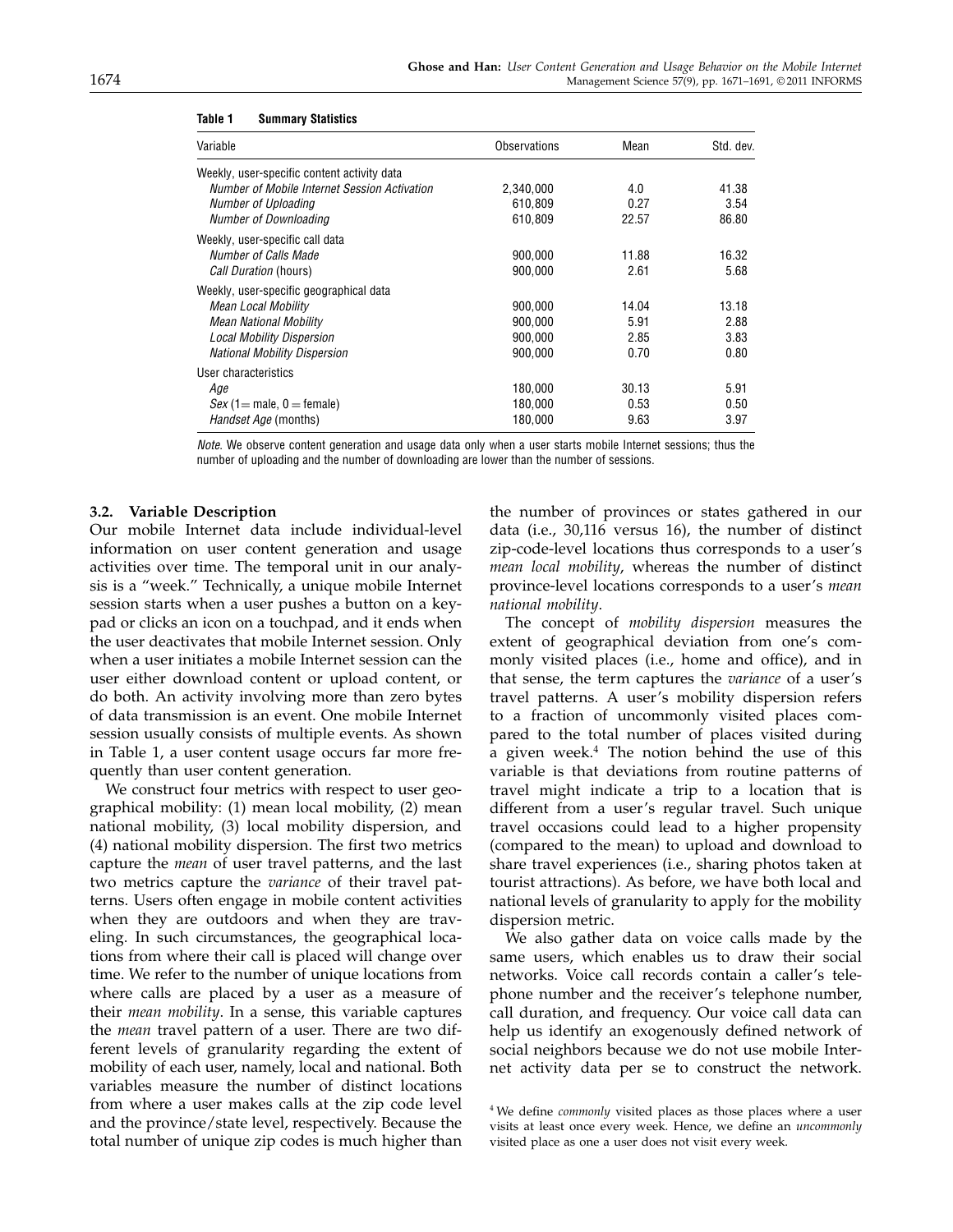Social network variables in our sample correspond to the level of content activity (i.e., frequencies of content uploads and downloads) of network neighbors for each user in the sample.

We use social network data to capture a source of learning based on word of mouth as identified in prior work (for example, Ghose and Han 2009). Mobile-phone-based data generate unique kinds of social networks because of the inherent dynamics of communication and mobility patterns, which make them distinct from other kinds of social networks studied in the existing literature. There are four possible types of user behavior that can accrue from the interplay of mobility and calling patterns—(a) low mobility and infrequent calls to people at travel destinations, (b) high mobility and infrequent calls to people at travel destinations, (c) low mobility and frequent calls to people at travel destinations, and (d) high mobility and frequent calls to people at travel destinations. The inclusion of social network and mobility variables in the model helps us capture more precisely all four types of user behavior.

Finally, we have data on demographics like age, gender, and product characteristics such as handset age. The summary statistics of these key variables used are provided in Table 1.

#### 3.3. Basic Patterns in the Data

We now discuss stylized patterns found in the data that motivate our subsequent econometric model development. First, we describe the interdependence in content generation and content usage at both the aggregate level and the individual level, which are linked to the key objective of this paper. Second, we describe the relationship between mobile Internet session initiation and content downloading and uploading activities. We also discuss specific evidence supporting the need for incorporating various econometric issues that we address in our model.

3.3.1. Interdependence Between Content Generation and Content Usage. To have a better sense for how content generation and usage patterns are associated with each other, we plot the total number of content uploads and content downloads in our sample over 13 weeks (i.e., 91 days). Figure 1 shows a strong weekly cycle for both content uploads and downloads; that is, mobile Internet activity during weekdays is generally higher than during weekends except on national holidays. This finding is consistent with prior work that shows that consumers surf on the Internet more during weekdays and regular working hours than they do during weekends and off-peak hours (Baye et al. 2009). The plotting of content activities also demonstrates similar patterns between the dual time series, implying that content generation and usage are indeed associated at the aggregate level.

Furthermore, we plot individual-level mobile Internet use patterns of some of the users in our data. Plot 1 in Figure 2 shows the weekly frequency patterns of the content generation and usage of User 9116 and then provides evidence that suggests the need to incorporate "simultaneity" into our model. This plot shows that uploading frequency highly correlates

Figure 1 Aggregate-Level Mobile Internet Activity Frequency Series Plot



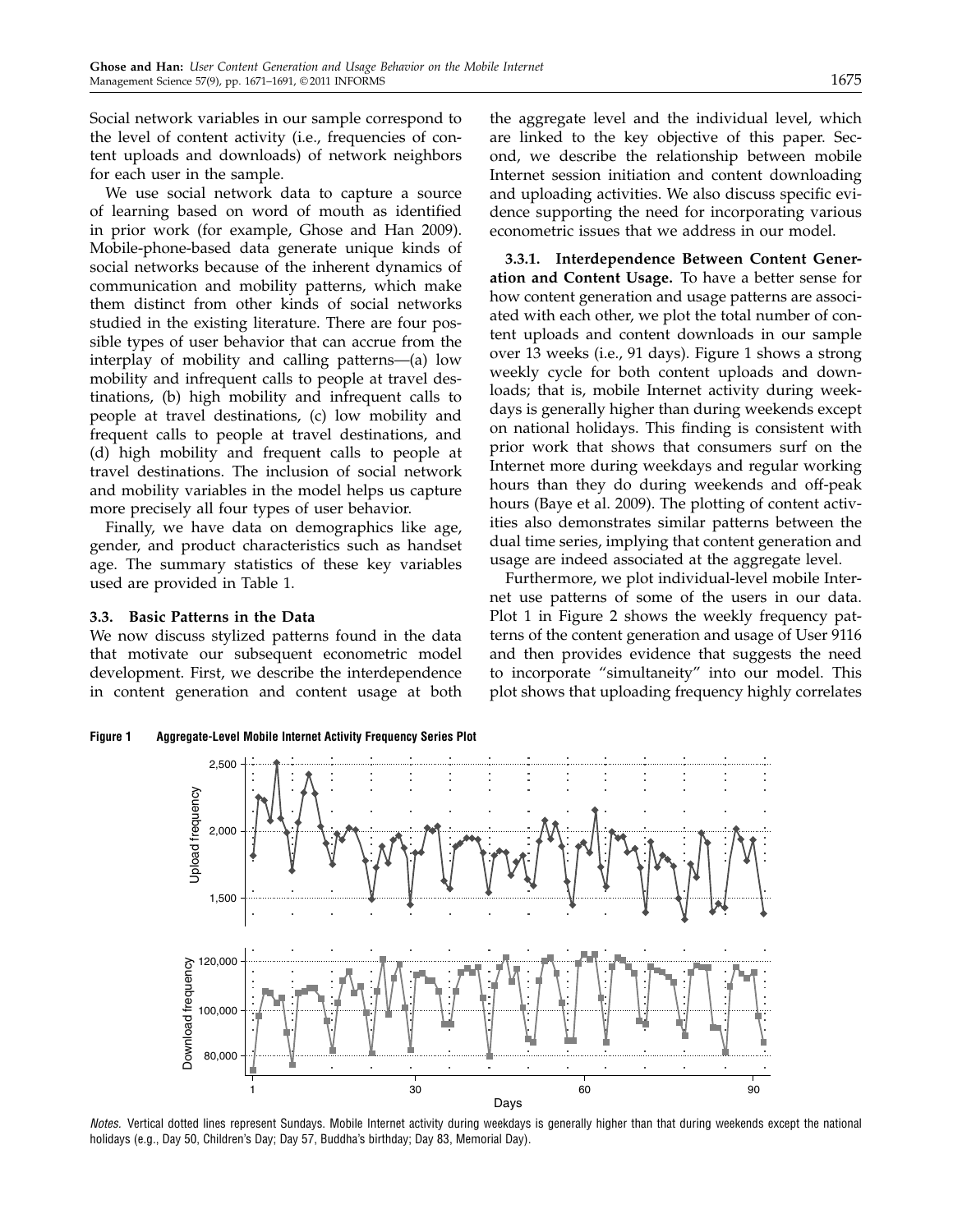

#### Figure 2 Individual-Level Mobile Internet Activity Frequency Series Plots

with downloading frequency for this particular user. This kind of correlated behavior can be driven by several factors—observed user heterogeneity (i.e., young users like both content generation and usage), correlated unobservables (i.e., users who like to upload also like to download, and vice versa), etc. Although a single-equation panel data model can accommodate observed user heterogeneity (e.g., by including such variables as age and gender in the random effects (RE) specification and by differencing out user-specific, time-invariant characteristics), it cannot address the correlated unobservables mentioned above. This feature suggests the need for the use of a "simultaneous equation model" for content generation and usage equations. Furthermore, Plot 1 suggests evidence of negative interdependence between content generation and usage, especially during the first nine weeks.

3.3.2. Mobile Internet Session Initiation and Content Activities. Plot 2a and Plot 2b in Figure 2 show the weekly frequency patterns of content generation and usage of User 1927 and User 3186, respectively. Although these two users have the same demographic characteristics (i.e., age and gender), they are very different in terms of their propensity to initiate mobile Internet sessions as well as in terms of the number of their content uploads and downloads. Note that User 1927 in Plot 2a, having a higher frequency of mobile Internet session initiation (13 times), has engaged more frequently in content usage when compared to User 3186 in Plot 2b, who has a lower propensity for initiating a mobile Internet session (2 times). In other words, even after controlling for observed demographics like age and gender, some unobserved user characteristics like inherent interest in initiating a mobile Internet session do explain behavioral differences, such as the content usage between users. This feature motivates the need to incorporate a "selection



constraint" in our model to control for the nonrandomness in the user mobile Internet session initiation stage.

Descriptive statistics from our data suggest that young, male users tend more frequently to engage in mobile content generation and usage than other groups. Thus, there could be a disproportionately higher number of young, male users in this sample for mobile session-initiating users (i.e., the selected sample) compared to the total sample. Indeed, results from a random effect dynamic probit model for the user session initiation equation support this argument (see Appendix B). Furthermore, if we were to group those users who have initiated mobile Internet sessions by the amount of their content activities (both uploads and downloads) and divide the entire group into heavy users versus light users, we would see a disproportionately higher number of young, male users in the heavy-user sample compared to the lightuser sample.

Last, Plots 1, 2a, and 2b indicate that the frequencies of generation and usage in week 1 vary by user. For example, User 1927 (Plot 2a) has 56 instances of downloading, whereas User 9116 (Plot 1) has about 18 instances of downloading. This implies that users could be different in terms of prior experiences with respect to content generation and usage at the beginning of the sample (i.e., week 1). We thus model this "initial condition" issue by specifying selection equations for week 1 and for weeks 2–13, separately.

## 4. The Econometric Model

To analyze the underlying process of user content generation and content usage, we build and estimate an individual-level simultaneous equations panel data model using 3SLS estimation. We further demonstrate the robustness of this analysis by conducting GMM-based dynamic panel data analyses. We also present and discuss other robustness check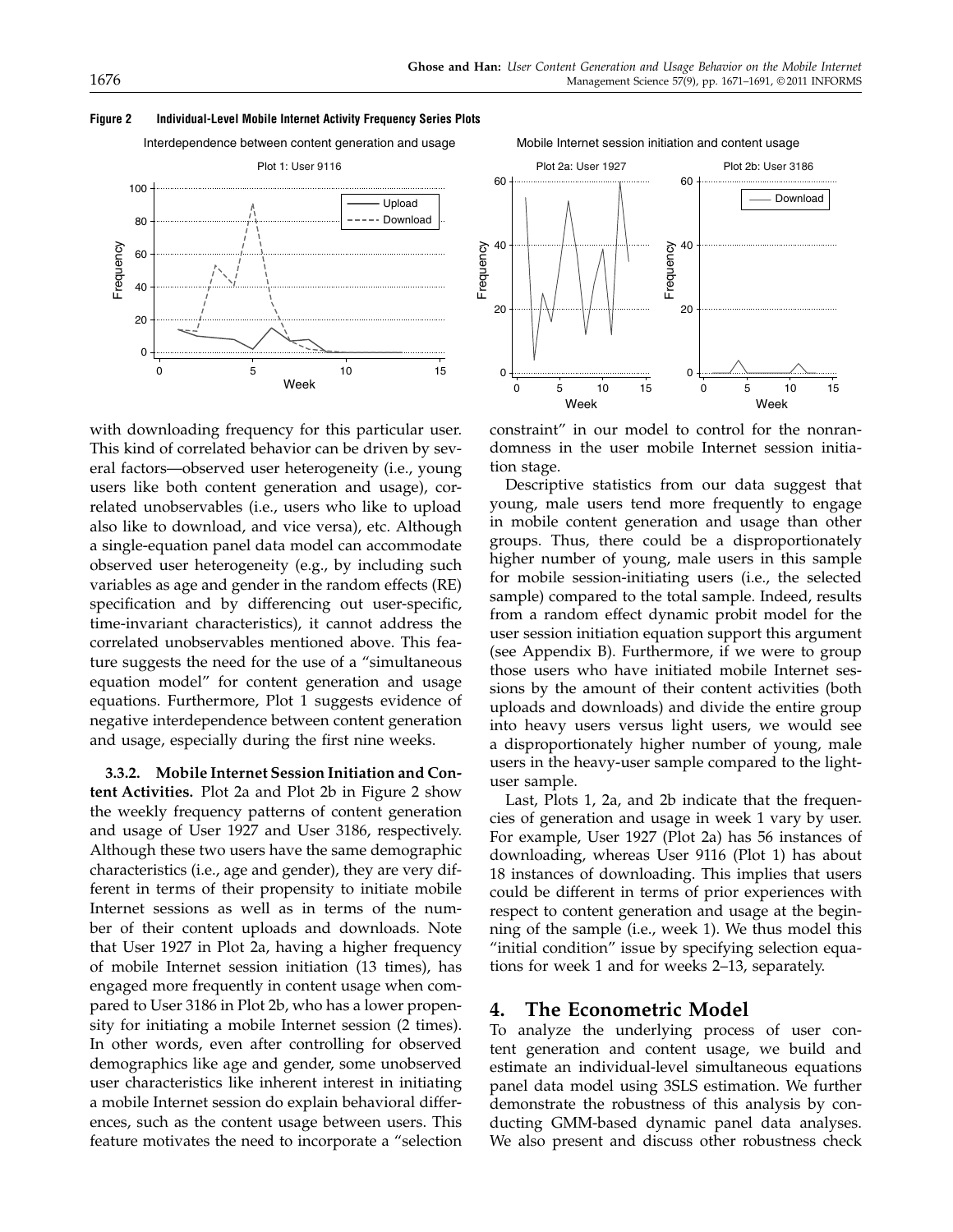analyses that include models with a random coefficient in a constant term, count data models, content share models, content size models, and models using network variables based on different specifications.

In the mobile Internet space where users generate and use content with their phones, users face a twostep decision-making process. In Step 1, they decide whether to initiate a mobile Internet session by clicking a button on the mobile phone. In Step 2, once they have initiated a mobile Internet session, they determine how much to upload (if any) and how much to download (if any). They can engage in both uploading and downloading activities multiple times during a given mobile Internet session. Hence, there are three related user decisions—(a) mobile Internet session initiation, (b) content generation, and (c) content usage. Conditional on doing (a), the user could decide to do (b), (c), or both.

There are five econometric issues to address here: (i) sample selection bias, (ii) social network endogeneity, (iii) initial conditions problem, (iv) unobserved user heterogeneity, and (v) simultaneity.

First, recall that we (researchers) can observe the content generation and usage frequency of users only if these users initiate their mobile Internet sessions. Sample selection can arise in this setting because those people who more frequently initiate their mobile Internet sessions can also be more prone to content generation (or usage) than those who less frequently initiate their mobile Internet sessions. If uncorrected, the estimates in the main equations become biased and inconsistent, leading to a misleading inference (Heckman 1979). Furthermore, it could undermine the external validity of estimates in that the estimates are only relevant for the selected sample (i.e., people who actually initiated mobile Internet sessions), thereby limiting the generalizability of any results. In other words, the main source of the selection bias here is the user decision to initiate a mobile Internet session based on their discretion and intrinsic preferences as opposed to being randomly chosen. We control for this sample selection bias by including a selection correction term in our main equations (i.e., content generation and usage frequencies).

Second, the mobile Internet behavior of a user and his social network can seem to be correlated, regardless of whether it occurred because of causal influence or not. To identify the social network effect, we control for three other factors that can lead to spurious correlated behaviors: endogenous group formation, correlated unobservables, and simultaneity. Endogenous group formation can arise in our setting if users communicate with other users with similar tastes for content generation and usage. Correlated unobservables can arise in our setting if marketing activities and promotions exist that are targeted to a user and that user's network neighbors. Simultaneity can arise

in our setting if network neighbors affect the user and the user also affects them simultaneously. We explain these aspects in detail in §4.3.2.

Third, we account for the well-known initial conditions problem in our model as follows: (1) for each user, the first observation in our sample may not be the true initial outcome of his mobile content generation and usage process, and (2) the frequencies of generation and usage in week 1 vary greatly by user. Fourth, users are, in general, different in terms of their propensities and preferences toward content generation and usage. Whereas some consumers tend to be users of content created by others, others contribute by creating and uploading content to web portals and social networking sites. We account for this phenomenon by incorporating both observed and unobserved user heterogeneity in our model. Finally, as several plots of usage have shown before, there could be simultaneity between content generation and usage, and we need to account for that as well. We address each of five econometric issues above in the following §§4.1 and 4.2. We discuss the identification issues involved in the model in §4.3.

## 4.1. Selection Equations: Mobile Internet Session Initiation

To address the sample selection bias statistically, we explicitly specify our econometric model by extending Verbeek and Nijman's (1996) two-step method.<sup>5</sup> In Step 1, related to the user's decision in Step 1, we run an RE dynamic probit model for the user's binary decision for whether to initiate a mobile Internet session or not initiate one during a given week. Estimates from Step 1 are used to obtain a Heckman's (1979) selection correction term. In Step 2, we insert the correction term into content generation and content usage equations, respectively, and estimate the two equations simultaneously, using a 3SLS method.

To account for social network effects, we use a lagged social network variable. To control for observed user heterogeneity, we include time-invariant user-specific variables like age and sex. In addition, to account for the initial condition problem, we specify two separate equations for a user's mobile Internet session initiation decision: one for the first time period

<sup>5</sup> A single-shot estimation model cannot address all econometric issues involved in our context. This has been documented in prior work. For example, Verbeek and Nijman (1996) and Stewart (2006) point out that a single-shot estimation is not able to control for simultaneity. Similarly, Biørn (2004) points out that a single-shot estimation is unable to handle the selection issue. Furthermore, a single-shot estimation is also computationally very intensive, given the size of our group of data (2.3 million observations). Hence, we utilize the computationally less stringent two-step estimator for our model while explicitly incorporating all economic issues involved in our context.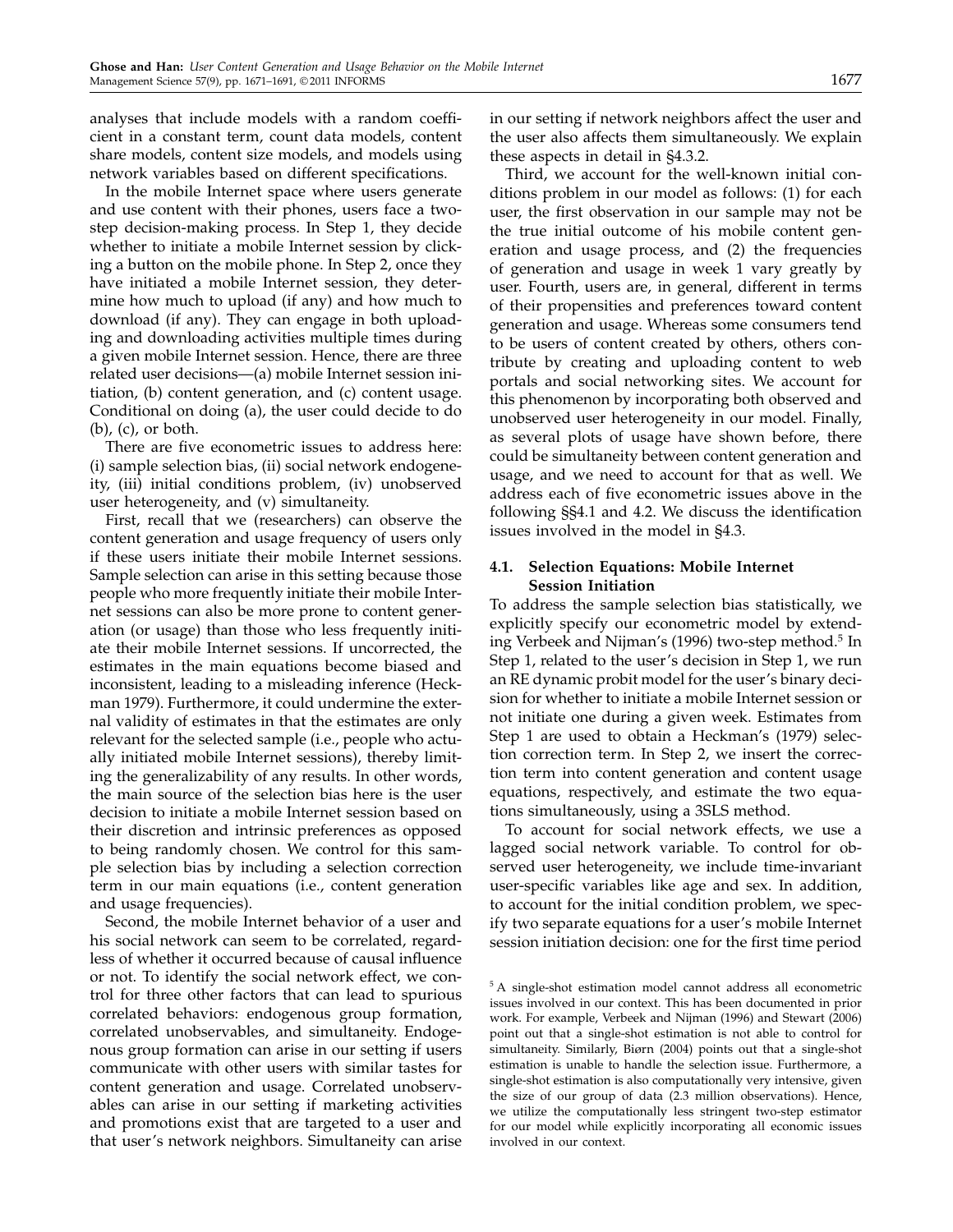only and the second for the remaining time periods. We also include a lagged dependent variable. This variable also allows us to control for state dependence.

There are two forms of dynamics in consumer decisions that can be modeled in a reduced form model like ours—(i) habit persistence due to switching costs and (ii) variety-seeking behavior that has been identified in prior work (Osborne 2007). In our setting, although many users may have prior experience with PC-based Internet browsing, they may be relatively new to mobile-phone-based Internet browsing. Therefore, some users may have switching costs. Furthermore, some consumers may be variety seeking. Our data confirm that users with higher levels of mobility tend to engage more in mobile Internet activities. Hence, we can expect this kind of switching behavior across users in mobile Internet settings. Therefore, by including a lagged dependent variable in the selection equation, we can examine whether there are switching costs (whether the sign of the lagged dependent variable is positive and statistically significant) and any variety-seeking behavior (whether the sign of the lagged dependent variable is negative and statistically significant).

An orthogonality problem may arise in our model. Because our selection equation is based on an RE model, the estimator will be inconsistent if the unobserved, user-specific, time-invariant factor is correlated with the regressors therein. Hence, we follow the Mundlak (1978) and Zabel (1992) approaches and add the mean values of time-varying regressors (in our case, the mean value of session initiation by social network) to the selection equation. Notations and variable descriptions are provided in Table A.1 (see Appendix A).

Specifically, we specify that user  $i$  decides whether to initiate mobile Internet sessions using an indicator function (i.e.,  $1 = yes$  and  $0 = no$ ). We specify a model for the initial period  $(t = 1)$  as follows:

$$
Session_{i,1}^{*} = \pi_0 + \pi_1 Age_i + \pi_2 Age_i^2 + \pi_3 Sex_i
$$
  
+  $\pi_4Handset Age_i + \pi_5 tz_{-i,t} + u_i$  (1)  

$$
Session_{i,1} = 1(Session_{i,1}^{*} > 0).
$$

For the remaining periods ( $t \geq 2$ ), we specify a model as follows:

$$
Session_{i,t}^{*}
$$
\n
$$
= \alpha_0 + \alpha_1 Session_{i,t-1} + \alpha_2 Social Network Session_{i,t-1} + \alpha_3 Age_i + \alpha_4 Age_i^2 + \alpha_5 Sex_i + \alpha_6 Social Network Session_i + \delta_i + \lambda_t
$$
\n
$$
+ \alpha_7 Z_{-i,t} + \eta_{i,t},
$$
\n
$$
Session_{i,t} = 1 (Session_{i,t}^{*} > 0),
$$
\n
$$
(2)
$$

where  $\delta_i$  is a user-specific random coefficient,  $\lambda_t$  is a time-period dummy,  $z_{-i,t}$  is a mean mobile Internet session initiation of all other users in user  $i$ 's billing zip code, and  $\eta_{i,t}$  is an error term.

If the initial conditions correlate with the unobserved, user-specific, time-invariant factor, as would be expected in most situations, our estimators will be inconsistent. Because the  $u_i$  in Equation (1) does correlate with  $\delta_i$  in Equation (2), but does not correlate with  $\eta_{i,t}$  for  $t=2,3,\ldots,T$ , we specify  $u_i$  as follows:<sup>6</sup>

$$
u_i = \theta \delta_i + \eta_{i,1}, \tag{3}
$$

where  $\theta$  is an initial condition parameter. We then estimate the RE dynamic probit model, using maximum likelihood estimation methods based on Stewart  $(2006, 2007).<sup>7</sup>$ 

## 4.2. The Main Equations: Content Generation and Content Usage Frequencies

We specify a fixed effect (FE) model for content generation and usage equations.<sup>8</sup> To account for sample selection bias, we insert a selection correction term into the content generation and content usage equations. To incorporate temporal interdependence, we include a lagged content download frequency variable in a content upload equation and a lagged content upload frequency variable in a content download equation. We include each one of four mobility metrics in our main equations in separate estimations to demonstrate robustness to both the mean and the variance of the mobility metric, at both local and national levels. To account for the individual-level social network effect, as before, we include lagged social network variables to alleviate the endogeneity bias that can arise when using the social network variable.<sup>9</sup> We include the number of voice calls as a control variable in the content generation and usage equations to control for user inherent propensity to

<sup>8</sup> Verbeek and Nijman (1996) demonstrate that a fixed effect estimator in the main equations in their two-step approach is more robust to selection biases than a random effects estimator. Moreover, they also show that the conditions for the consistency of a fixed effect estimator are weaker than those for a consistent random effects estimator.

<sup>9</sup> We also specify an alternative model, allowing for contemporaneous social network effects by using an instrumental variable approach for each equation, similar to Iyengar et al. (2011). The result indicates that the contemporaneous social network effect is positive and statistically significant, whereas other estimates qualitatively remain the same. Hence, we find no evidence of misspecification bias from using a lagged social network variable.

<sup>&</sup>lt;sup>6</sup> We check serial autocorrelation in the error term and find the estimate for serial autocorrelation is not statistically significant (p-value is 0.627).

<sup>7</sup> Given that there are several user-specific, time-invariant variables that may affect a user's mobile Internet session initiation, we use an RE dynamic probit model for the selection equation.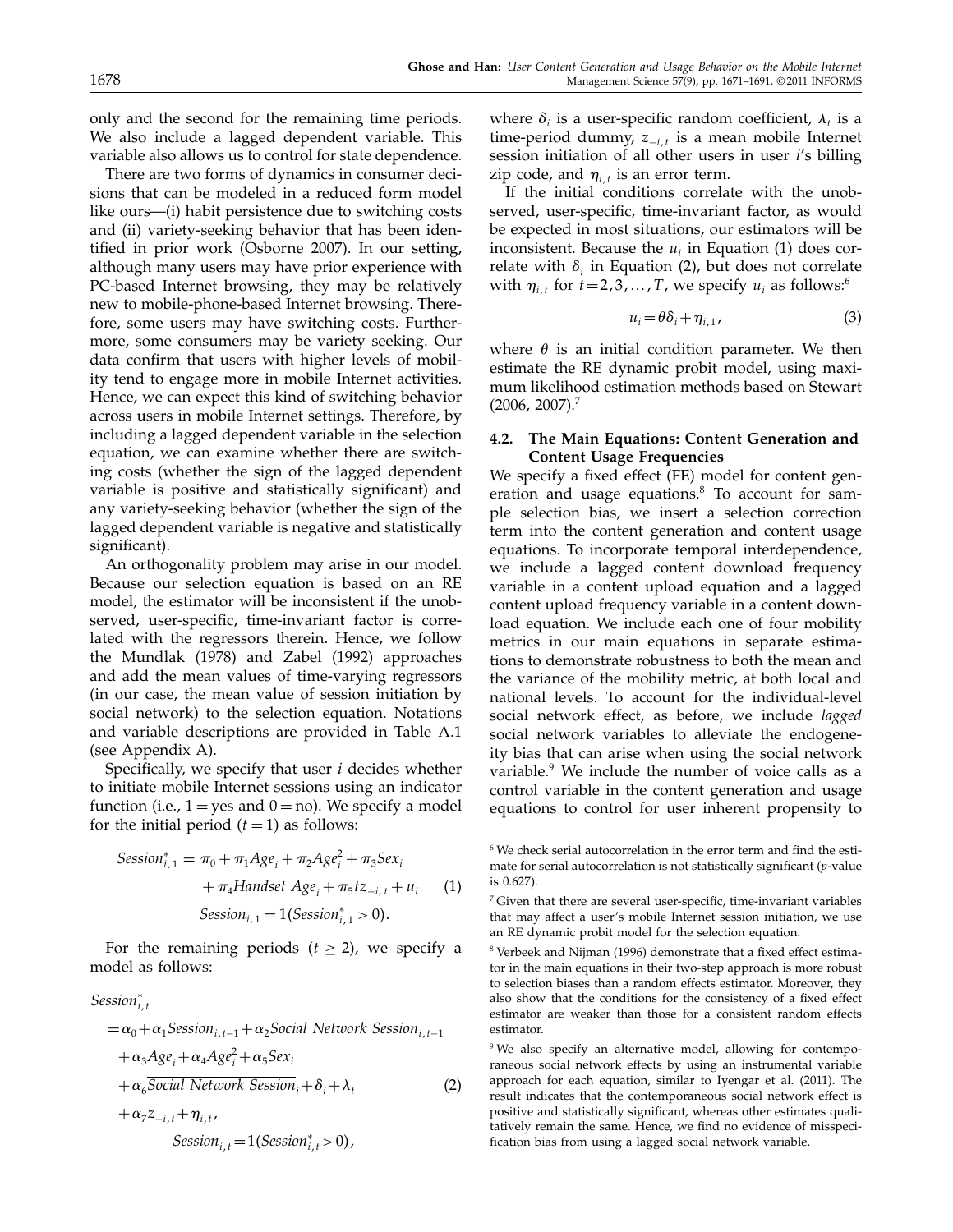make calls. Furthermore, we include control variables, including user-specific dummies, time-period dummies, and time-period- and location-specific fixed effects at the user level, to control for endogeneity from using a social network variable as a regressor.

We take the logarithm on variables to control for their right-skewed nature (i.e., there are some heavy uploaders and heavy downloaders as seen in Table 1). We implement a 3SLS estimation on the first-differenced equations of log-transformed content generation and content usage frequencies. The simultaneous estimation method allows for efficiency gain compared to single-equation estimation methods by taking into account the cross-equation error correlation.<sup>10</sup> Specifically, content generation frequency and usage frequency equations are specified as follows for  $t = 2, 3, \ldots, T:$ <sup>11</sup>

 $log(Upload_{i,t})$ 

$$
= \beta_0 + \beta_1(Download_{i,t-1}) + \beta_2 log(Mobility_{i,t})
$$
  
+  $\beta_3 log(Social Network Upload_{i,t-1})$   
+  $\beta_4 log(Voice_{i,t}) + \beta_5 Selection_{i,t} + \beta_6 log(g_{-i,t})$   
+  $\beta_7 log(\overline Social Network Upload_i) + \kappa_i + \varphi_t + v_{i,t}$ , (4)

 $log(Dovnload_{i.t})$ 

$$
= \gamma_0 + \gamma_1 \log(Upload_{i, t-1}) + \gamma_2 \log(Mobility_{i, t})
$$
  
+  $\gamma_3 \log(Social Network Download_{i, t-1})$   
+  $\gamma_4 \log(Voice_{i, t}) + \gamma_5 Selection_{i, t} + \gamma_6 \log(h_{-i, t})$   
+  $\gamma_7 \log(\overline{Social Network Download}_i) + \psi_i + \tau_t + \varepsilon_{i, t}, (5)$ 

where Social Network Activity<sub>i,t−1</sub> =  $\sum_{m \in n_{t-1}(i)} (w_{i,m,t-1} \cdot$ *Activity*<sub>m,t−1</sub>);  $w_{i,m,t-1}$  is the normalized number of calls user *i* made to user *m* in week  $t-1$ ; Activity is either *Upload* or *Download*; and  $g_{-i,t}$  and  $h_{-i,t}$  are mean uploading and downloading frequencies of all other users in user i's billing zip code, respectively. In addition,  $\kappa_i$  and  $\psi_i$  are user-specific dummies,  $\varphi_t$  and  $\tau_t$  are time-period dummies, and  $v_{i,t}$  and  $\varepsilon_{i,t}$  are userand time-specific error terms.

Furthermore, recall that we specified an FE model for equations of content generation and usage frequencies. It is well known that estimation of an FE model with a lagged endogenous variable is subject to potential finite-sample bias (Nerlove 1967, Nickell 1981). Our analysis may suffer from this bias because the number of observations per user is 13 for the entire sample but only 5 for the subsample. Hence, we take a first-differencing transformation on each variable in the model to alleviate the potential bias from the fixed effect model (Wooldridge 2002) and difference out both observed and unobserved userspecific, time-invariant variables (e.g., age, gender, job characteristics, prior Internet experience, etc.).<sup>12</sup> Although we find there exists no serial correlation in the error term from the selection equation and in the error term from each of the main equations separately, we control for the potential serial correlation in the main simultaneous equations of content generation and usage by using the robust variance matrix (Wooldridge  $2002$ ).<sup>13</sup> The robust variance matrix estimator (Arellano 1987) is valid in the presence of serial correlation in error terms in Equations (4) and (5) (Wooldridge 2002).

To be specific, the first-differenced content generation frequency and usage frequency equations that we estimate are specified as follows, for  $t=2,3,...,T$ :

$$
Δlog(Uploadi,t)
$$
\n= β<sub>1</sub>Δlog(Download<sub>i,t-1</sub>) + β<sub>2</sub>Δlog(Mobility<sub>i,t</sub>)  
\n+ β<sub>3</sub>Δlog(Social Network Upload<sub>i,t-1</sub>)  
\n+ β<sub>4</sub>Δlog(Voice<sub>i,t</sub>) + β<sub>5</sub>ΔSelection<sub>i,t</sub> + β<sub>6</sub>Δlog(g<sub>-i,t</sub>)  
\n+ Δφ<sub>t</sub> + Δv<sub>i,t</sub>, (6)  
\nΔlog(Download<sub>i,t</sub>)  
\n= + γ<sub>1</sub>Δlog(Upload<sub>i,t-1</sub>) + γ<sub>2</sub>Δlog(Mobility<sub>i,t</sub>)  
\n+ γ<sub>3</sub>Δlog(Social Network Download<sub>i,t-1</sub>)  
\n+ γ<sub>4</sub>Δlog(Voice<sub>i,t</sub>) + Δγ<sub>5</sub>Selectron<sub>i,t</sub> + γ<sub>6</sub>Δlog(h<sub>-i,t</sub>)  
\n+Δτ<sub>t</sub> + Δε<sub>i,t</sub>. (7)

<sup>12</sup> This approach is similar to Verbeek's (1990), where Verbeek takes the within transformation to eliminate the incidental parameters and maximizes the likelihood of the transformed data. He also shows that the corresponding estimator is consistent, even when only a few time series observations are available.

<sup>13</sup> We include the time-based control variables to control for underlying time trends that help eliminate serial correlation in our data. That said, we estimate our main equations separately, using the generalized estimating equations method and find that the estimated AR(1) coefficients in the upload equation and the download equations are 0.006 and 0.007, respectively. Obviously, with such small AR(1) values, the other estimates qualitatively remain the same as in the result for our main model.

<sup>&</sup>lt;sup>10</sup> When the disturbance covariance matrix is not known, generalized least squares is inefficient compared to full information maximum likelihood and three-stage least-squares estimation (Lahiri and Schmidt 1978).

 $11$  Note that we cannot include a lagged dependent variable as a regressor in Equations (4) and (5) because the lagged dependent variable in each equation correlate with the disturbance term after first-differencing transformation, leading to inconsistency in the estimates. In addition, a series of control variables helps us capture the impact of any potential omitted variable (i.e., lagged dependent variable). These control variables include (i) time-period fixed effects, (ii) time and location-specific mean content activity variables at the user level, and (iii) mean content activity by social network neighbors at the user level, which can mitigate this bias. That said, our main results are robust even when we include a lagged dependent variable and estimate that variable using GMM-based dynamic panel data models (see Appendix C).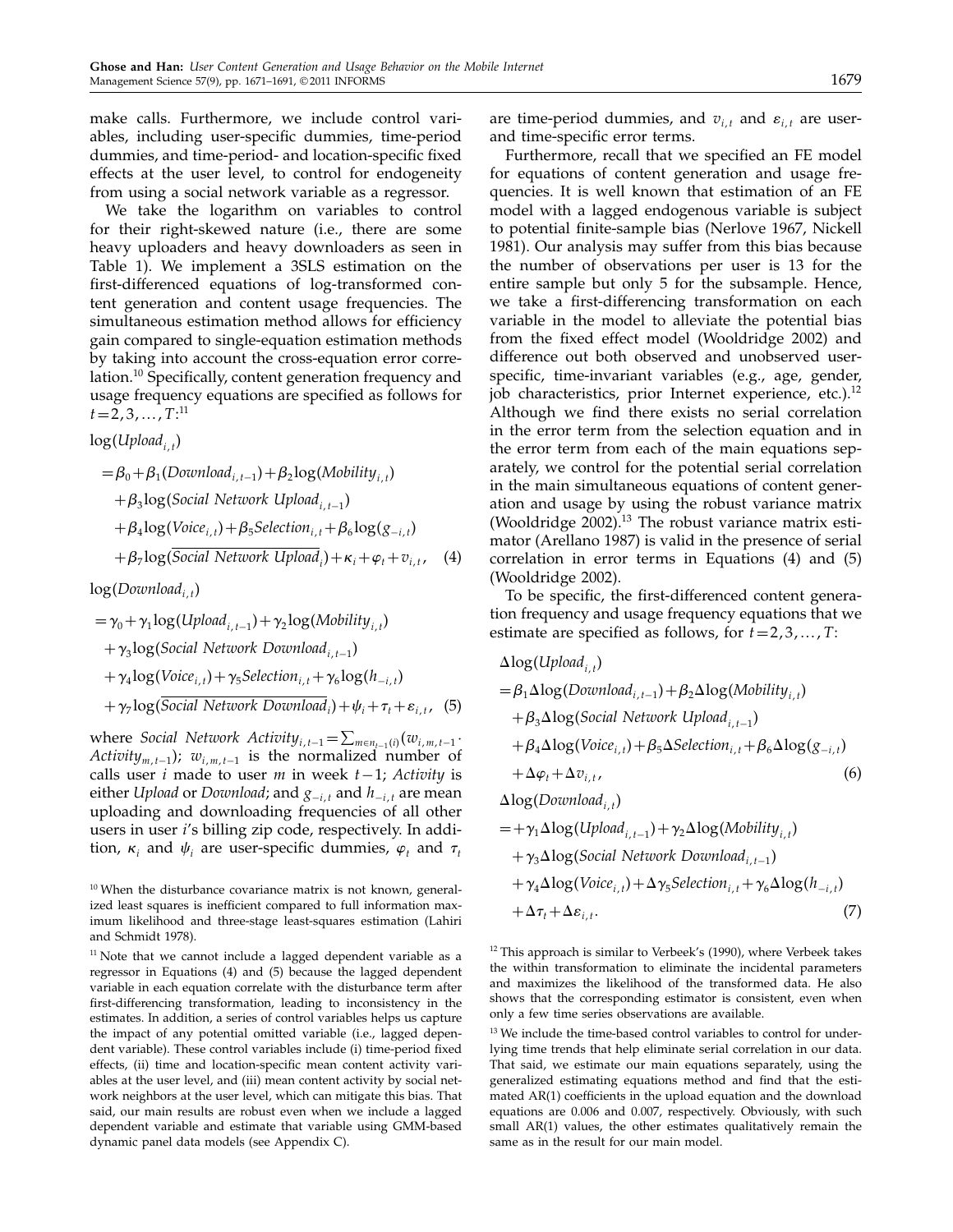#### 4.3. Identification

We discuss two issues in the identification of our model: (1) identifying the selection equations and the main equations of content generation and usage frequencies, and (2) identifying the social network effect.

4.3.1. Identification of the Selection Equations and the Main Equations. Our identification strategy for the selection equations and the main equations includes normalization of parameters for binary decision variables, exclusion restrictions, and the use of instrument variables as part of our estimation process.

In the selection equations, because a user's mobile Internet session initiation is a binary choice, we need location and scale normalization on the latent dependent variable, Session<sub>\*,t</sub>, for identification. For location normalization, we set the user i's utility of not engaging in any mobile Internet sessions in week t as  $Session_{i,t}^* = 0$ . For scale normalization, we set the variance of the unobserved, user-specific, time-specific effect,  $\sigma_{\eta'}^2$ , to 1. In addition, sample selection issues require our explicitly estimating the selection equation, using both time invariant and time varying regressors (i.e., age, sex, mobile Internet session initiation by social network). We call these variables Z. Because a selection correction term is a nonlinear function of the variables included in the selection equations, our main equations of content generation and usage frequencies with regressors X are identified due to this nonlinearity, even if  $Z = X$ . However, this nonlinearity arises from the assumption of normality in the probit model. Thus, we check an exclusion restriction by including variables in Z that are not included in X, which makes the identification cleaner (Puhani 2000). The exclusion restriction is satisfied because we include some time-invariant variables (e.g., age and gender) as well as a timevarying variable (e.g., mobile Internet session initiation by social network) only in the selection equation, but exclude these variables in the main equations.

In the main equations, in the absence of better data, we use time-series-based instruments for identification. Content upload and download frequency variables in a given week are taken to be endogenous to the system of equations, whereas all other variables in the system are treated as exogenous to the system or predetermined. For example, in the content upload frequency equation, variables like lagged download frequency, geographical mobility, and lagged social network (see §4.3.2) are exogenous or predetermined. This is true for the following reasons.

First, geographical mobility is exogenous because it is very unlikely that one's mobility is determined by one's propensity to generate and use content. Instead, it is far more likely that a user's propensity to generate and use content is driven by the extent of their geographical mobility. Second, we assume that only past

content usage level affects the current content generation level of a user and similarly only past content generation usage level affects the current content usage level of a user. Hence, the download frequency variable at time  $t-1$  is predetermined because it cannot be determined at time t. This is true because the error term at time  $t$  in Equation  $(4)$  is uncorrelated with current and lagged values of the predetermined variable (i.e.,  $E[log(Dovnload_{i,t-1})v_{i,t}] = 0$ ) but may be correlated with future values (i.e.,  $E[log(Dovnload_{i,t})v_{i,t}]\neq$ 0). This claim holds true because we found no serial autocorrelation in the error terms after controlling for time trends (see §4.3.2). For the same reason, log upload at  $t-1$  in the Equation (5) is a predetermined variable. This alleviates the concern of endogeneity from simultaneity and thus focuses on the dynamics in the interdependence between content generation and usage of a user. Third, the lagged social network variable is predetermined at time t, because we control for other sources for endogeneity from using a social network variable as a regressor (see §4.3.2). These are valid instruments for the endogenous variable because they are uncorrelated with the unobservable error term. A similar set of arguments applies to the content download frequency equation.

As a robustness check, we also include a nontimeseries-based variable as an instrument. In particular, we include the handset age variable as an additional instrument in the content generation equation, excluding it from the content usage equation. The key assumption behind this argument is that the age of the handset is more likely to impede users from uploading multimedia content than downloading content. Users can download multimedia content, irrespective of how advanced their handset features are, such as the number of pixels in their mobile camera, the technical sophistication of the software, and applications installed in the handset—the kinds of features that are required to experience multimedia content downloaded from the Web. In contrast, the lack of handset functionality and advanced features is more likely to prevent users from creating and uploading content because older phones are not equipped with advanced digital cameras and audio/ video/photo editing applications—the kinds of features users need to upload content on the Internet. The qualitative nature of all these results remains the same, however, with the inclusion of this variable as an instrument.

Furthermore, we examine whether both the necessary order condition and sufficient rank condition are satisfied for our main equations of content generation and usage frequencies. The order condition is met because each equation excludes exogenous or predetermined variables (i.e., a mobility variable, a lagged social network variable, a lagged temporal interdependent variable, mean mobile Internet activity of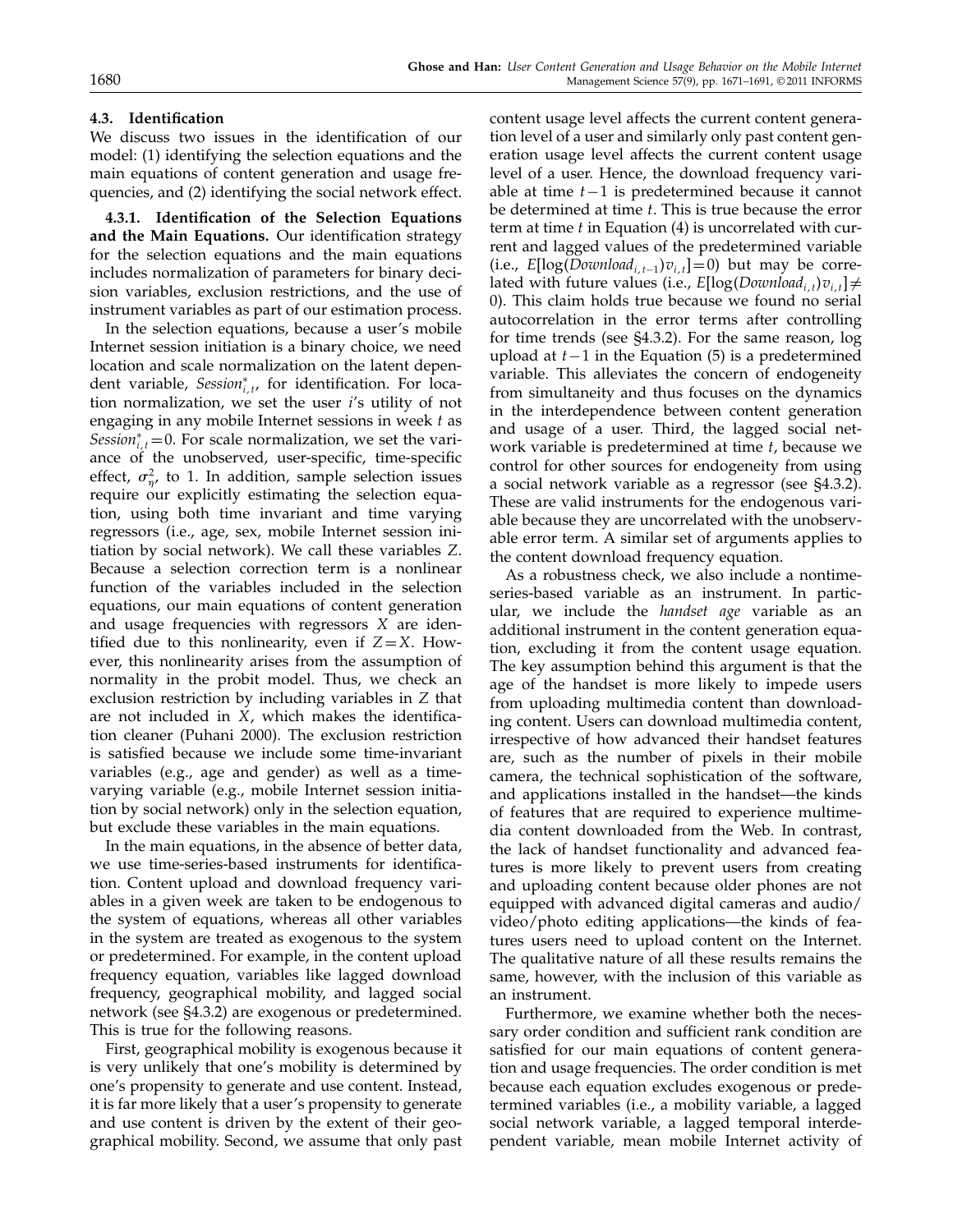all other users in user  $i$ 's billing zip code area, etc.), although it has no right-hand-side endogenous variable. Furthermore, we check the rank condition using Baum's (2007) Stata code to find that the rank condition for each main equation is satisfied.

4.3.2. Identification of the Social Network Effect. To address the endogeneity issue of the social network variable, we adopt the identification strategy and modeling approach in accordance with the prior work that has studied the impact of the social network effect on user behavior (Manski 1993, Hartman et al. 2008, Nair et al. 2010). We distinguish causality from correlation by separating causal effects from each of three sources of correlation: (1) endogenous group formation, (2) correlated unobservables, and (3) simultaneity. In doing so, we incorporate several additional variables. We explain these in detail below.

First, regarding the endogenous group formation, the observed correlation in the behavior of an individual and other individuals in the social network could arise from omitted individual characteristics that correlate within the group. For example, users can choose to call users with similar tastes in multimedia content generation and usage. They might virtually meet at social networking sites or physically meet in the same office/home neighborhood, and such meetings can lead to the formation of groups endogenously. This will produce an upward bias in the social network effects. Consistent with the literature, we include a user-specific random effect in the selection equation (i.e., Equation (3)) and a user-specific fixed effect in the main equations (i.e., Equations (4) and (5)) to account for this issue.

Second, regarding the correlated unobservables, some unobservables could drive the behavior of an individual and other individuals in one's social network. For example, marketing promotions targeted to users or exogenous incidents, such as celebrity sightings and festive events, can drive individuals in a given social network to upload and download photos/videos to social networking sites. If uncorrected, this effect could be mistaken for a social network effect. In other words, any spatially correlated, location-specific shocks to users in the same group can lead to such a bias, and we need to account for it.

In addition to adding the user-specific effect, there are three additional controls for correlated unobservables. The first is to include time-period fixed effects. These can control for common factors or shocks to all individuals at a given time. Examples include the mobile carrier's nationwide mobile marketing campaigns or promotions, such as free trial downloads of content. The second is location fixed effects (i.e., zip code dummies). These can control for time-invariant, spatially correlated unobservables. For example, users in urban areas may be more tech savvy and more

prone to engaging in mobile Internet activities compared to users in rural areas. The third is to include time and location effects to control for unobservables that correlate at the level of zip code and time. We apply both billing-zip-code-based and calling-zipcode-based content activities variables.<sup>14</sup> For example, celebrity sightings, concerts, family weddings, social events, festivals, unusual street incidents, etc., may give people the opportunities to capture and share such moments with friends and families via their mobile devices. Hence, we include the time- and location-specific mean session initiation frequency of all other users in the same zip code area of user  $i$ , denoted by *Session<sub>−i,t</sub>*, in the selection equation and the time- and location-specific mean content upload and download frequencies of all other users in the zip code area of user *i*, denoted by  $g_{-i,t}$  and  $h_{-i,t}$  in the main equations, respectively.

Our econometric specification is able to address all three issues required to distinguish causality from correlation in the social network effect—endogenous group formation, correlated unobservables, and simultaneity. Hence, our empirical estimates do demonstrate a causal effect of the social network on user content generation and usage on the mobile Internet. However, we would like to be cautious in our interpretation. In the absence of controlled variation using natural or field experiments during our sampling period, we interpret the relationship between social network behavior and user behavior in our paper as being one that establishes an upper bound on the causal effect of the social network.

## 5. Results

In this section, we discuss our results and briefly summarize the key findings from the selection equation. They show that positive state dependence exists, suggesting that some users incur switching costs in our context and also that there is a positive social network

<sup>&</sup>lt;sup>14</sup> Each user's billing-zip-code-based content activity variables capture the demand changes around that user only in the fixed location over time. To account for spatial change in demand, we included three additional location-varying and time-varying average content activity variables based on user  $i$ 's top three places at which he placed calls (i.e., calling-zip-code-based content activity variables). The rationale for the inclusion of these variables is that user  $i$  and his network neighbors might travel to the same zip code area in a given week, and hence they could be influenced by an exogenous demand shock arising from that location. Examples include celebrity appearances, concerts, some unusual street incidents, etc. Our results confirm that with the inclusion of an additional three (location- and time-varying content activity) control variables, the lagged network variable estimates remain qualitatively the same as before. Therefore, these results suggest that the impact of correlated unobservables from colocation of users on the social network variable is not a major issue.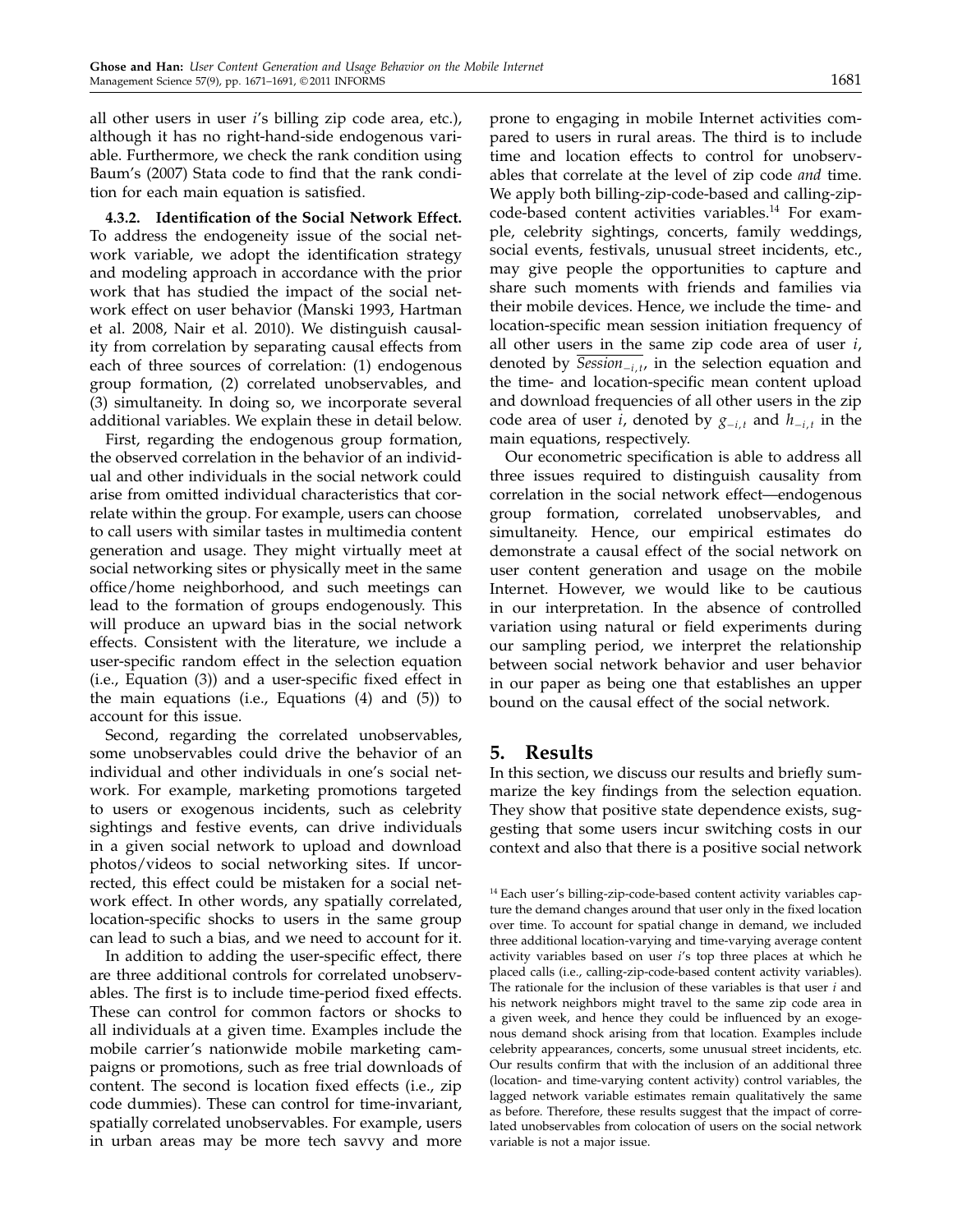effect in initiating mobile Internet sessions. Furthermore, user mobile Internet initiation behavior greatly varies by age, implying an inverted U-shaped relationship between age and mobile media usage with a peak at around approximately 21 years old. These estimates appear in Appendix B.

In §5.1, we present the 3SLS estimation results of content generation and usage equations using a 13-week sample. These results shed light on temporal interdependence and to some extent on the social network effect.<sup>15</sup> In §5.2, we present the estimation results using a 5-week sample that contains data on the communication strength between social network neighbors and data on the geographical mobility of users.<sup>16</sup> In §5.3, we look at the cohort analysis results to gain additional insights of results through subsample analyses. In §5.4, we discuss a series of robustness checks that demonstrate the robustness of our main results. In §5.5, we discuss the economic implications of our results.

#### 5.1. Results Using the Total Sample

Recall that we can observe the content upload and download frequency of users only if they initiate their mobile Internet sessions. Results show that our estimates for a selection correction term are indeed positive and statistically significant in content generation and usage equations (the coefficient estimates are 0.0216 and 0.7267, respectively). This suggests that people who more frequently initiate mobile Internet sessions are more likely to engage in uploading and downloading content as opposed to those who less frequently initiate mobile Internet sessions. Moreover, results from the selection equations (see Appendix B for details) show that males and younger users who are prone to uploading or downloading content through their mobile phones more frequently initiate mobile Internet sessions. These results confirm that controlling for sample selection bias is crucial in our setting.

The main results from the simultaneous equations of content upload and download using the full sample are given in Table 2. We find that there is a

#### Table 2 3SLS Estimation Results on Content Frequency (Total Sample)

| Dependent variable            | Explanatory variable                  | Coefficient                 |
|-------------------------------|---------------------------------------|-----------------------------|
| Log Upload<br>Frequency (t)   | Log <i>Download Frequency</i> $(t-1)$ | $-0.0091$<br>$(0.0005)$ *** |
|                               | Log Upload Frequency by NN $(t-1)$    | 0.0115<br>$(0.0042)$ ***    |
|                               | Selection (t)                         | 0.0216<br>$(0.0007)$ ***    |
| Log Download<br>Frequency (t) | Log Upload Frequency $(t-1)$          | $-0.0178$<br>$(0.0073)$ *** |
|                               | Log Download Frequency by NN $(t-1)$  | 0.0143<br>$(0.0047)$ ***    |
|                               | Selection (t)                         | 0.7267<br>$(0.0026)$ ***    |

Notes. NN refers to network neighbors. Estimates for time-period fixed effects and mean uploading and downloading frequency of all other users in user i's billing zip code effects are not reported for brevity.

∗∗∗Significant at 0.01.

negative and statistically significant temporal interdependence between content generation and usage. This finding implies that an increase in content usage in a previous period does associate with a decrease in content generation in the current period and vice versa (the coefficient estimates are −0.0091 and −0.0178, respectively). This finding provides evidence that the resource constraint (e.g., time and money constraint) binds at least for some people.

We find positive and statistically significant social network effects in content generation and usage equations (the coefficient estimates are 0.0115 and 0.0143, respectively). We also find statistically significant estimates for our control variables like time-period dummies, mean uploading and downloading frequencies of all other users in user  $i$ 's billing zip code variables, etc.

We discuss the impact of each effect using their marginal effects.<sup>17</sup> For example, a one-standarddeviation increase in the frequency of content downloading in the previous period decreases the frequency of content uploading in the current period by 3.6% when evaluated at the mean. Similarly, a onestandard-deviation increase in the frequency of content uploading in the previous period decreases the frequency of content downloading in the current period by 5.1%. Thus, the marginal effect of temporal interdependence is asymmetric and stronger in content usage than it is in content generation.

In addition, the marginal effect of social network effect is larger in content usage than in content generation (11.0% and 1.5%, respectively). Recall that this result of lagged social network effect does not incorporate the communication strength between users

<sup>&</sup>lt;sup>15</sup> Recall that we do not observe voice call records during the entire 13-week period, but observe them only over a 5-week period. Thus, to measure the amount of content generation and content usage of network neighbors of a given user at a given time period, we define user i's network neighbors based on 5-week voice call records and treat them as fixed throughout the 13-week period; that is, the group of network neighbors of user  $i$  is denoted as  $n(i)$  in the 13-week sample, rather than  $n_t(i)$ .

<sup>&</sup>lt;sup>16</sup> We implemented all models here without the social network variable to alleviate any remaining concerns about endogeneity, even from the use of a lagged social network variable. We find qualitatively the same result between with and without the lagged network variable. Details are available upon request.

 $17$  Given the log-log specification in Equations (4) and (5), the coefficients represent elasticities. In addition to these elasticities, we interpret the coefficients using marginal effects as well as economic implications (see §5.5).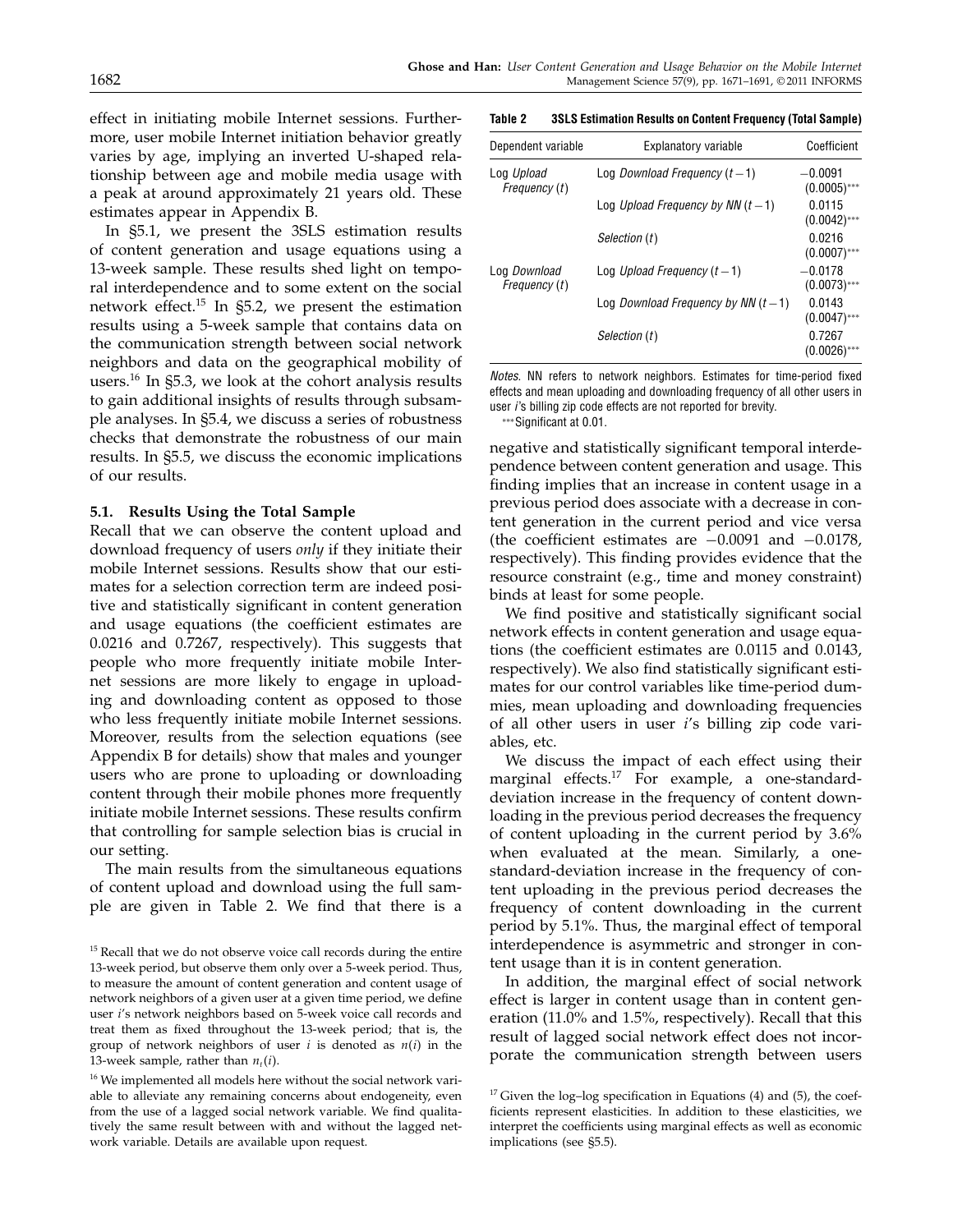when imputing the structure of the social network for a given user. When we incorporate this information, we can obtain a more accurate measure of the social network effect on user behavior. This finding is discussed below in §5.2.

## 5.2. Results Using the Communication Strength and Geographical Mobility Subsample

It is possible that a user's content generation propensity more strongly associates with that of his family, close friends, or colleagues (whom the user calls more frequently or speaks to for a longer duration), rather than that of acquaintances (whom the user calls less frequently or speaks to for a shorter duration). To incorporate the dynamic, weighted social network effect on user behavior, we next present results from a 3SLS estimation using a 5-week sample that has timevarying data on the extent of communication strength between users and their network neighbors. In addition, the 5-week sample includes the four different mobility metrics of users described earlier in §3.

We conduct our analyses on both frequency-based and duration-based models in which we incorporate call frequencies and call durations, respectively, to determine the magnitude of the communication strength. Our results are robust for the use of either factor (call frequencies and call duration) as a weight for computing the strength of social network effect. Our results are also robust for the exclusion of the number of voice calls as a control.

The main results are given in Table 3. As before, the estimates for selection correction terms are positive and statistically significant in both equations, reassuring that controlling for sample selection bias is crucial in our setting. Our results show that there exists a negative and statistically significant interdependence between content usage in the current period and content generation in the previous period. As an example, the coefficient estimates are −0.0098 and −0.0239, respectively, in a model with a mean local mobility variable. This result is consistent, irrespective of the use of different mobility variables. As before, this finding lends support to the claim that the resource constraint (e.g., time and money constraint) binds at least for some. These effects are also asymmetric. The marginal effect of temporal interdependence is stronger in content downloading than in content uploading (−6.8% and −4.3%, respectively, in a model with a mean local mobility variable) namely, the negative impact of a previous period's content uploading on the current period's content downloading propensity is higher than the opposite.

We find that our mobility metrics positively associate with content generation and usage activities of users. For example, mean local mobility of a user positively associates with content generation and usage (the coefficient estimates are 0.0087 and 0.0193, respectively). We find that the marginal effect of mean local mobility on content downloading is higher than on content uploading (1.2% and 0.5%, respectively) when evaluated at the mean, whereas the marginal effect of mean national mobility on content downloading and content uploading is similar (0.5% and 0.3%, respectively). In addition, local mobility dispersion positively associates with content generation and usage (the coefficient estimates are 0.0057 and 0.0328, respectively). We also find that the marginal effect on content downloading is much higher than it is on content uploading (3.3% and 0.6%, respectively). Similarly, the marginal effect of national mobility dispersion on content downloading is higher than the effect on content uploading (1.0% and 0.3%, respectively). These results suggest that users more frequently engage in content downloading than content uploading when traveling. Furthermore, in general, the variance of user travel patterns (mobility dispersion) has a stronger impact on their mobile Internet activities than on the mean (mean mobility).

The relationship between content generation and usage behavior of users and their social networks is positive and statistically significant (for example, the coefficient estimates are 0.0162 and 0.0348, respectively, in the model applying the mean local mobility variable). This result is consistent, irrespective of the use of different mobility variables. We find that the marginal effect of the social network on content downloading is much higher than it is on content uploading (26.8% and 1.4%, respectively). In addition, we find statistically significant estimates for our control variables like time-period dummies and mean uploading and downloading frequencies of all other users.

## 5.3. Cohort Analysis Results

We implement four sets of cohort analyses. First, a useful test for the central notion of economic behavior under resource constraints espoused in this paper is to examine whether users who appear closer to a binding constraint on resources show a stronger (negative) temporal interdependence between content generation and usage. Toward this end, we divide the sample based on the age of the user into two cohorts: "younger" users (below the age of 22) and "older" users (above the age of 22). Results are robust with respect to this age cutoff point. The assumption is that younger users are more likely to face monetary constraints compared to older ones because of a lower amount of discretionary income. Hence, we would expect a greater level of negative temporal interdependence between content generation and usage behavior for such users. 3SLS estimation results show that this assumption holds true. For example, the marginal effect of temporal interdependence in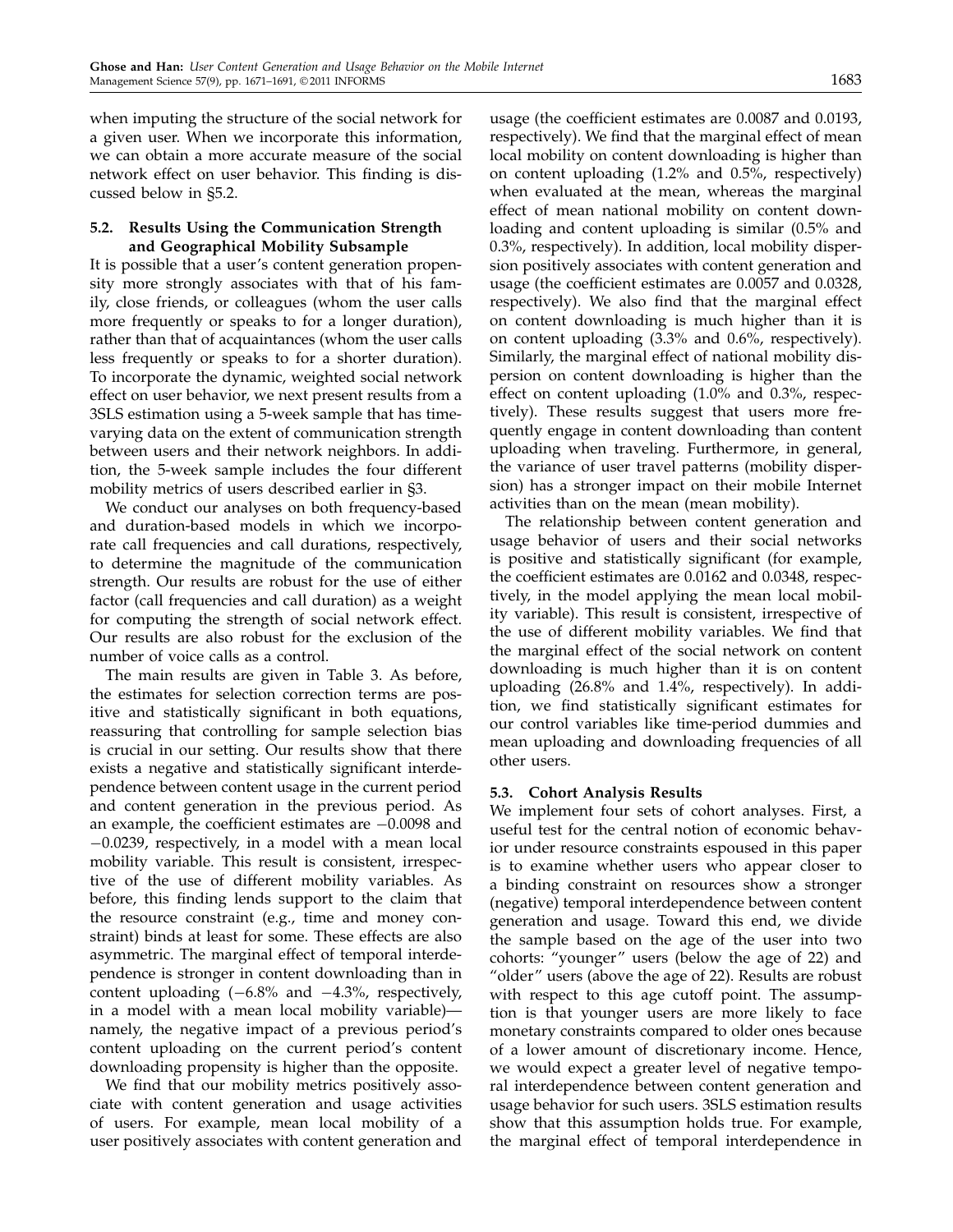| Dependent variable         | Explanatory variable                 | Coefficient                 |                             |                             |                             |
|----------------------------|--------------------------------------|-----------------------------|-----------------------------|-----------------------------|-----------------------------|
| Log Upload Frequency (t)   | Log Download Freq. $(t-1)$           | $-0.0098$<br>$(0.0005)$ *** | $-0.0098$<br>$(0.0005)$ *** | $-0.0097$<br>$(0.0005)$ *** | $-0.0097$<br>$(0.0005)$ *** |
|                            | Log Mean Local Mobility (t)          | 0.0087<br>$(0.0014)$ ***    |                             |                             |                             |
|                            | Log Mean National Mobility (t)       |                             | 0.0163<br>$(0.0025)$ ***    |                             |                             |
|                            | Log Local Mobility Dispersion (t)    |                             |                             | 0.0057<br>$(0.0016)$ ***    |                             |
|                            | Log National Mobility Dispersion (t) |                             |                             |                             | 0.0057<br>$(0.0012)$ ***    |
|                            | Log Number of Voice Calls (t)        | 0.0010<br>(0.0007)          | 0.0013<br>$(0.0007)^*$      | 0.0018<br>$(0.0007)$ ***    | 0.0010<br>(0.0007)          |
|                            | Log Upload Freq. by NN $(t-1)$       | 0.0162<br>$(0.0054)$ ***    | 0.0163<br>$(0.0054)$ ***    | 0.0163<br>$(0.0054)$ ***    | 0.0163<br>$(0.0054)$ ***    |
|                            | Selection (t)                        | 0.0118<br>$(0.0004)$ ***    | 0.0116<br>$(0.0004)$ ***    | 0.0126<br>$(0.0004)$ ***    | 0.0130<br>$(0.0004)$ ***    |
| Log Download Frequency (t) | Log Upload Freq. $(t-1)$             | $-0.0239$<br>$(0.0092)$ *** | $-0.0238$<br>$(0.0092)$ *** | $-0.0234$<br>$(0.0091)$ *** | $-0.0234$<br>$(0.0091)$ *** |
|                            | Log Mean Local Mobility (t)          | 0.0193<br>$(0.0057)$ ***    |                             |                             |                             |
|                            | Log Mean National Mobility (t)       |                             | 0.0218<br>$(0.0098)$ **     |                             |                             |
|                            | Log Local Mobility Dispersion (t)    |                             |                             | 0.0328<br>$(0.0065)$ ***    |                             |
|                            | Log National Mobility Dispersion (t) |                             |                             |                             | 0.0218<br>$(0.0047)$ ***    |
|                            | Log Number of Voice Calls (t)        | 0.0385<br>$(0.0027)$ ***    | 0.0401<br>$(0.0026)$ ***    | 0.0377<br>$(0.0026)$ ***    | 0.0356<br>$(0.0028)$ ***    |
|                            | Log Download Freq. by NN $(t-1)$     | 0.0348<br>$(0.0057)$ ***    | 0.0348<br>$(0.0057)$ ***    | 0.0348<br>$(0.0057)$ ***    | 0.0348<br>$(0.0057)$ ***    |
|                            | Selection (t)                        | 0.3633<br>$(0.0014)$ ***    | 0.3635<br>$(0.0014)$ ***    | 0.3658<br>$(0.0014)$ ***    | 0.3666<br>$(0.0014)$ ***    |

Table 3 3SLS Estimation Results on Content Frequency

Notes. We included each one of the two mean mobility metrics and the two mobility dispersion metrics in our main equations at both the local and national levels. NN refers to network neighbors. Estimates for time-period fixed effects and mean uploading and downloading frequency of all other users in user i's billing zip code effects are not reported for brevity.

<sup>∗</sup>Significant at 0.1; ∗∗significant at 0.05; ∗∗∗significant at 0.01.

content downloading (content uploading) is −8.7% (−4.1%) for the younger user cohort, whereas it is −2.7% (−2.0%) for the older user cohort. This finding implies that the resource constraint binds more tightly on younger users than on older users.

Second, we divide the sample based on the location of the user into two cohorts: "urban" users (who live in six major cities in South Korea) and "suburban" users (who live in other areas in South Korea). The premise is that urban users are more likely to have better 3G broadband coverage as well as travel-related discretionary time via public transportation (i.e., subways or buses) compared to suburban users. Hence, we would expect a higher impact of mean mobility on urban user content generation and usage behavior. The 3SLS estimation results show that this assumption also holds true. For example, the marginal effect of mean local mobility on content downloading (content uploading) is 2.2% (1.8%) in the urban user cohort, whereas it is 1.8% (0.3%) in the suburban user cohort.

Third, we implement a subsample analysis by excluding users who either upload or download

disproportionately to alleviate potential bias from including these outliers (i.e., user-generated-content junkies or free riders). The subsample consists of those users whose upload frequency is in a similar range to their download frequency. To be specific, we include a user into our subsample if the absolute difference between download frequency and upload frequency for the same user is less than a given cutoff value (e.g., 3, 5, or 10). We thus find qualitatively the same result as for the main result.

Last, we run analyses on a subsample consisting of only those users who engage in both generation and usage activities in the same week at least once in the sample to mitigate the potential bias from including users who either upload or download but do not engage in both activities. This subsample constitutes 15.7% of the total sample. We find support for the negative temporal interdependence between content uploading and downloading behavior. The results for the geographical mobility effect and the social network effect are qualitatively the same as in our main results.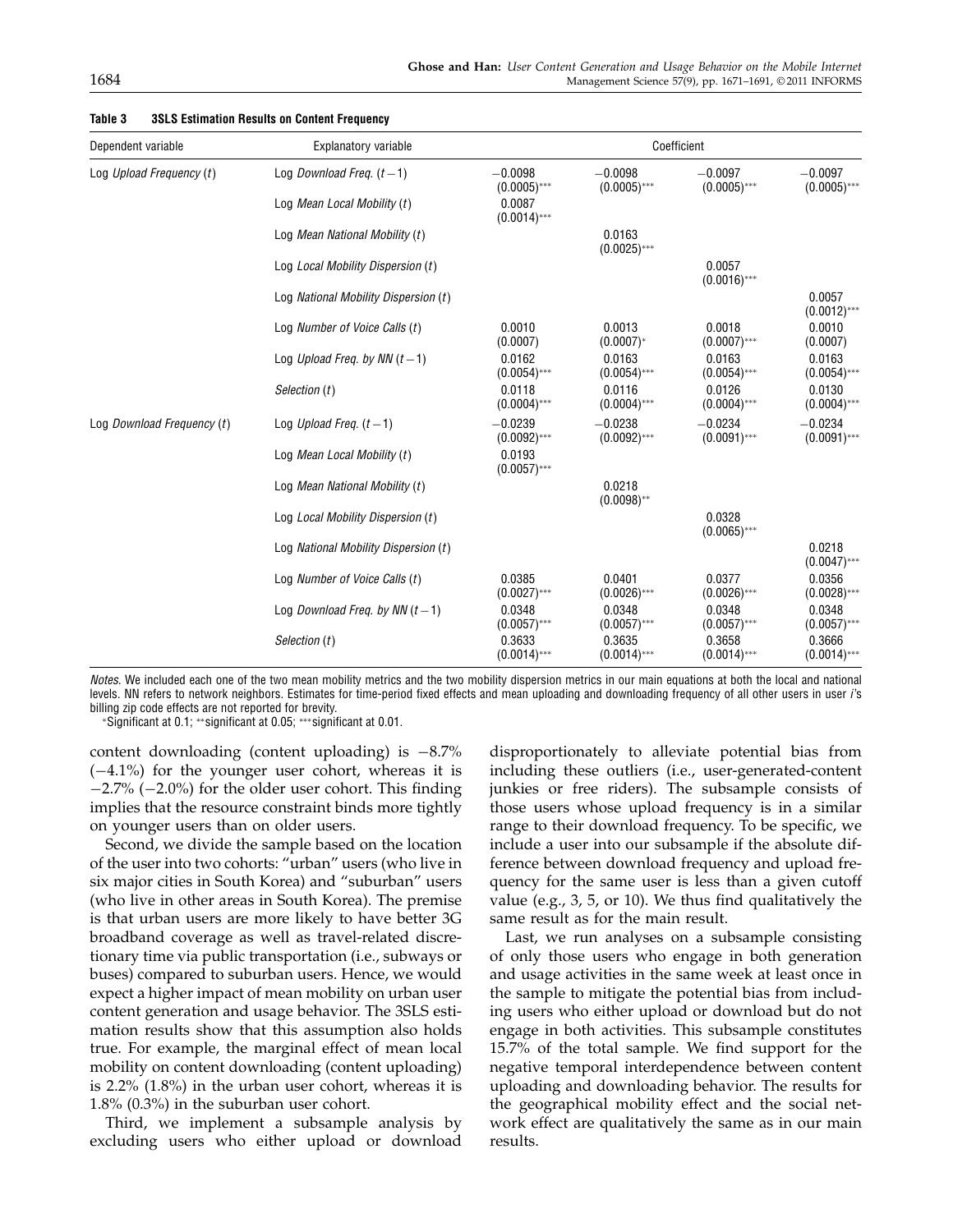We did implement a series of robustness checks. Because of the evidence of positive state dependence from the selection equation results, we conduct tests to check the robustness of the results by estimating the main equations separately with a lagged dependent variable to control for the state dependence, using GMM-based dynamic panel data model. We find that the results are qualitatively the same as our main results (for details, see Table C.1 in Appendix C).

To capture unobserved heterogeneity among the users, we also estimate a mixed effect model where we include a random coefficient for a constant term (i.e.,  $\beta_0$  in Equation (4) and  $\gamma_0$  in Equation (5)). Furthermore, strictly speaking, user content upload and download variables in our sample take on nonnegative integer values. We thus use various types of linear models (i.e., 3SLS and GMM dynamic panel data models). However, for count data, linear models do have shortcomings. Hence, one could argue that we should examine our questions using count data models. However, count data models with fixed effects are known to suffer from the "incidental parameters problem," except for the Poisson model. Therefore, we did implement a Poisson fixed effect model in which the incidental parameter problem is not a problem (Lancaster 2000, Greene 2007). We find that the results are qualitatively the same as our main results from 3SLS estimation (for details, see Table C.2 in Appendix C).

Because the total amount of money and time resources of a user can potentially vary every week, an alternative model would be to model the user's share of content uploads with respect to the user's total amount of content uploads and downloads (content share model). Besides the frequency of content uploads and downloads, costs that users will incur also depend on how many bytes a user uploads and downloads. Toward this end, we use the amount of bytes uploaded and downloaded for each user instead of frequency of uploading and downloading (content size model). We find that these results remain the same as for the 3SLS estimation result for our main model (for details, see Tables C.3 and C.4 in Appendix C).<sup>18</sup>

#### 5.5. Economic Implications

We can see clearly that elasticity estimates for interdependence parameters are small. To understand their economic importance in the context of this industry, it is not that useful to study the impact of a small percentage change in the variables. In particular, such is the case because the mean of several variables is small, whereas the standard deviation is proportionately much higher. Instead, it is more meaningful to evaluate the impact of different percentile changes in content generation and usage frequency variables for different sizes of the user base and impute their monetary value.

To this end, we look at the economic impact on the top 25th percentile user group based on this group's overall content upload and download frequencies.<sup>19</sup> This user group represents 2,500,000 users of the company contained in our data (the company has about 10 million users). We assume that an exogenous shock shifts the content upload and download activity level at time 0 from the top 25th to the top 10th percentile. $20$  In this setting, users are charged by the amount of traffic transmitted during their content generation, and usage activities are charged at \$1.5 per one megabyte of data transmission. Based on the top 25th percentile of the user group data (2,500,000 users), a one-time content upload leads to an average of 0.14 megabytes of data transmission, and a user uploads about 0.49 times on average during a week. As noted above, the elasticity of current content upload frequency with respect to the lagged content download frequency is −0.0098. Suppose there is an increase in the usage frequency of this group such that that usage takes the group from the top 25th percentile (48.8 times/week) to the top 10th percentile (82 times/week) in week 0.

The "immediate" impact from an increase in the download frequency in week 1 is then as follows: elasticity  $\times$  change rate in usage  $\times$  average number of bytes uploaded per instance  $\times$  price per byte  $\times$  number of users  $\times$ average number of times downloaded per week. This produces an amount of −\$170,814. One week's revenue gain will be equal to the following week's loss because a higher frequency of downloads in week t will lead to a lower frequency of uploads in week  $t+1$ and vice versa.

To account for this dynamic effect, we analyze "long-term" effects by using the impulse response function of a shock. The impulse response function is widely used to trace the impact of a shock on a single endogenous variable being introduced into the coupled system (Dekimpe and Hanssens 1995,

<sup>&</sup>lt;sup>18</sup> We also tried alternative specifications for social network effectsa lagged cumulative effect and lagged binary indicator. Neither led to any change in the qualitative nature of the results. Details are available upon request.

<sup>&</sup>lt;sup>19</sup> We also look at the economic impact on other user groups-top 1st percentile user group and top 10th percentile user group. Details are available upon request.

<sup>&</sup>lt;sup>20</sup> We examine the economic impact from other percentile changes in mobile Internet content generation and usage frequencies as well based on the following amounts: (1) from the top 90th to the top 10th percentile; (2) from the top 75th to the top 25th percentile; and (3) from the top 50th to the top 25th percentile. The main implications remain consistent, irrespective of the percentiles. Details are available upon request. Furthermore, we assume that the shock is exogenous and does not alter the parameter estimates of the model.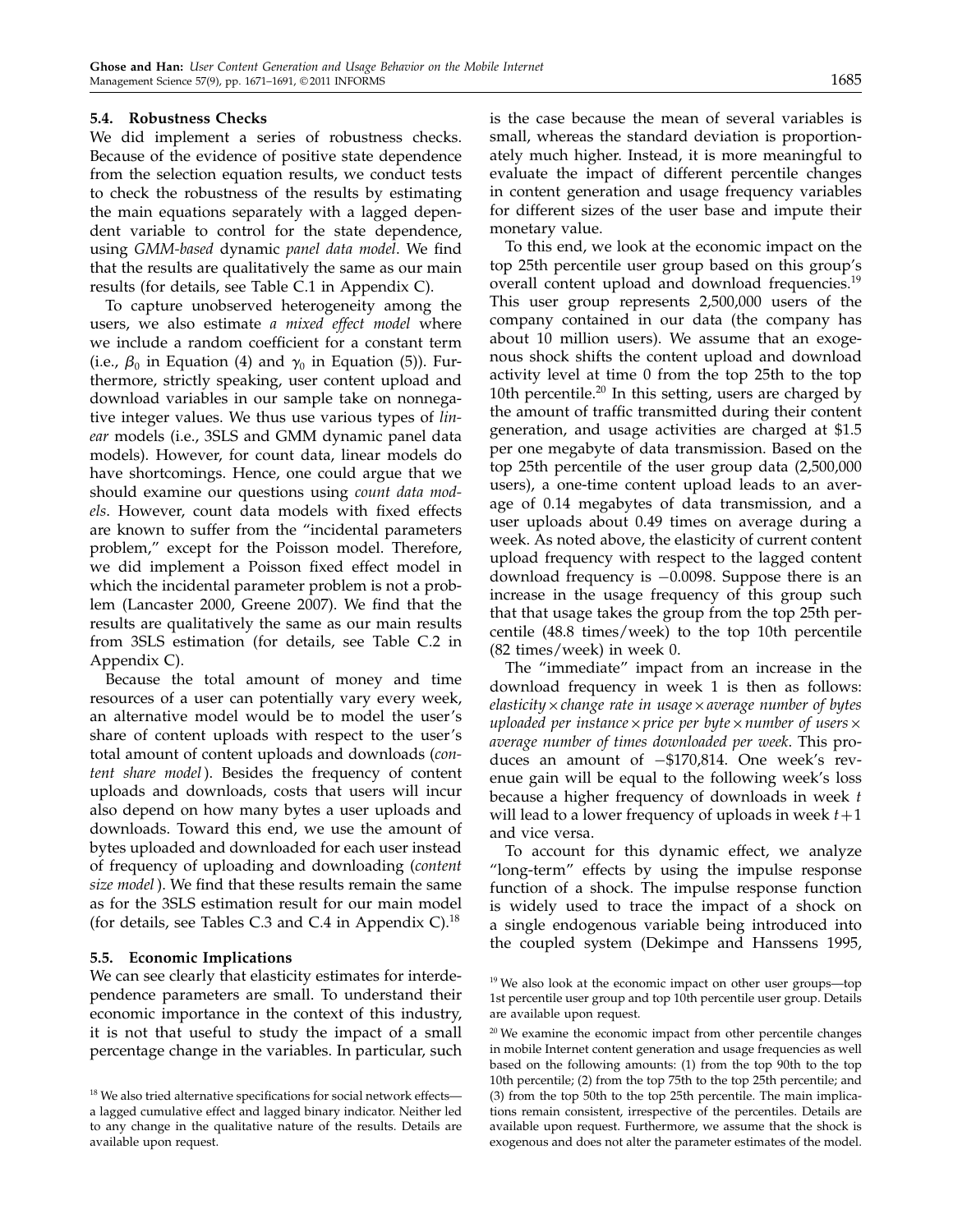Vanhonacker et al. 2000). In a similar way, using the corresponding values for the variables in the above equation, we compute the impact in weeks 2, 3, and so on. This leads to an annualized long-term effect of −\$6,761,035. This finding implies that the company can incur a loss of approximately \$6.76 million in traffic revenues a year from the top 25th percentile user group because of the negative interdependence between content generation and usage. This \$6.76 million constitutes more than 2.6% of the company's gross annual revenue accrued from the top 25th percentile user group.<sup>21</sup>

Our discussion of "long-term" effect is based on shocks that do not incur any monetary expenses by the company. For example, shocks such as celebrity appearances, concerts, family weddings, social events, festivals, unusual street incidents, etc., may provide people with opportunities to capture and share such moments with friends and families using their handheld mobile devices. Other shocks explicitly generated by the firm may involve that mobile carrier's marketing actions and policy changes, which can also stimulate changes in user behavior. Examples include discounted rate plans on Internet usage, discounts on handsets conditional on certain usage levels, targeted coupons promoting Internet usage, etc. However, we do not have data on these. Hence, the monetary effect of a shock that is based on the parameter estimates by the current model would provide only an upper bound of the effect.

# 6. Discussion and Implications

Mobile-Internet-based content services constitute one of the fastest-growing applications on the Web today. However, very little is known about the interdependence between content generation and content usage behavior of users. Nor do we know much about the other factors that can drive user behavior on the mobile Internet. To examine these factors, we present a generalized empirical framework of user behavior in the mobile Internet space. We analyze that framework using an unprecedented user-level data set that contains rich data on user demographics, calling patterns, calling locations, and social networks.

Our data come from a setting where users enroll in usage-based data pricing. Recently media reports have pointed out that the major wireless carriers in the United States, namely, AT&T and Verizon Wireless, are getting ready to implement a usage-based data pricing scheme for data/Internet usage (Rethink Wireless 2010). These mobile carriers have profited from low fixed-fee penetration pricing. However, these carriers have seen enormous growth in data

traffic, which often outpaces the capacity of their networks. For example, AT&T has experienced 5,000% growth in data traffic over the past three years, but 40% of that traffic is consumed by just 3% of its smartphone users (Rethink Wireless 2010). A global survey of mobile telecom executives across 50 countries and six continents conducted by The Economist (2010) revealed that 60% of respondents believe usage-based data pricing is the way of the future in mobile data and content services. Our results based on this usagebased data pricing scheme can provide useful managerial insights for companies' contemplating such pricing schemes.

The insights from this study also have managerial implications. First, the asymmetric, negative temporal interdependence between content generation and usage provides mobile phone companies with insights on how to stimulate content generation and usage. Our results imply that content generation requires disproportionately more effort and resources than does content usage. This could stem from technical complexity in using content generation and uploading functionalities on their phones, lack of prior experience in uploading content through mobile devices, reduced uploading speed due to bandwidth congestion, etc. There is some evidence of technical difficulties' occurring in user content generation in an online setting (Stoeckl et al. 2007). Hence, companies could provide easy-to-use content preprocessing tools and less complicated content uploading procedures for the mobile Web. This asymmetric interdependence could provide mobile phone companies with new ideas regarding differential pricing strategies for data uploading versus data downloading and increase user engagement with mobile media.

Furthermore, the provision of monetary incentives might be effective in triggering user content generation behavior. In many ways, content diffusion in a mobile Internet environment is similar to that in peer-to-peer networks because free riders can create supply-side constraints. Hence, firms that engage in mobile content provision and advertising could consider offering distribution referrals as monetary payments to users who generate and distribute content. Implementation could be delivered through discounts in data transmission charges given to such users.

Second, the asymmetric association of the extent of user geographical mobility with their content usage compared to content generation behavior can provide mobile phone companies with additional insights on targeted mobile advertisements. Previous research on location-based mobile advertising shows that users find ads distressful when they receive them in home and work locations (Banerjee and Dholakia 2008). Our results suggest that users more frequently engage in content usage compared to content generation when they are traveling. In addition, the variance of user

<sup>&</sup>lt;sup>21</sup> Because we use high-frequency data, same-period effects may be minimal in our setting.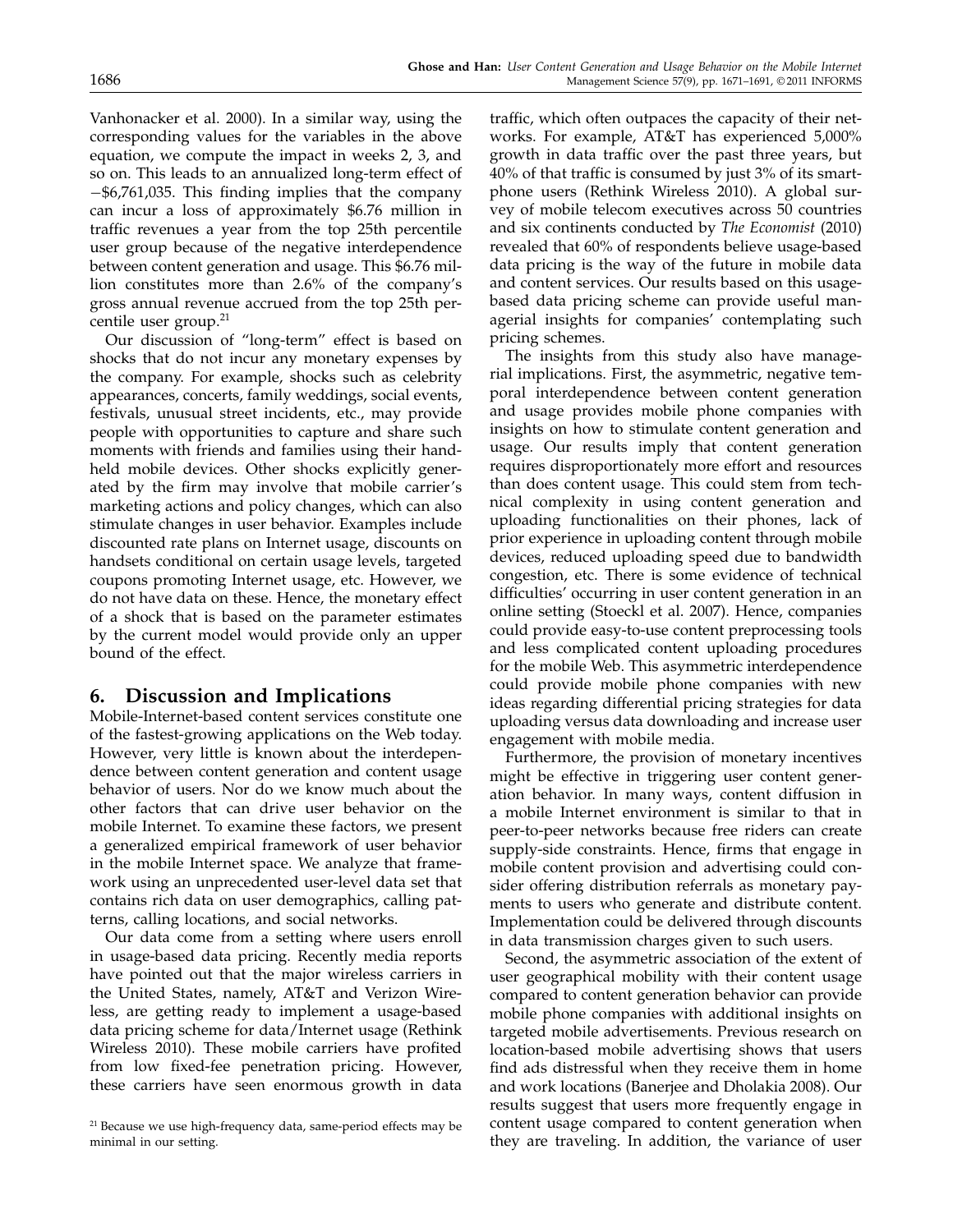travel patterns has a stronger impact on mobile Internet activities than the mean of user travel patterns. Using this precise mobility information, firms could engage in dynamically personalized mobile advertisements that would be less annoying to users.

Third, our results on the positive effect of the social network on user behavior can provide insights into how companies can target the right set of users and influence users in mobile Internet space. Hence, mechanisms designed to update a user instantly on the frequency with which his network neighbors have downloaded or uploaded a certain type of content can affect the incentives of that user to do the same.

Our paper does have limitations. These limitations arise mainly from the lack of data. For example, we do not have information about the specific type of content uploaded or downloaded (e.g., photo, audio, text, etc.) and the destination websites (e.g., social networking sites, mobile portal sites, etc.). Future work could examine this information. Another area for future research is to study how content generated via mobile phones diffuses through different kinds of social networks, such as text-messaging-based networks, multimedia contentbased networks, and offline location-based spatial networks. We hope that this study will generate further interest in and engagement with the emerging literature on the economics of user-generated mobile content and, more broadly, in the growth in mobile commerce and the mobile Internet.

## Acknowledgments

The authors thank Sanjeev Dewan, Wendy Duan, Avi Goldfarb, Oliver Yao, and participants at the Statistical Challenges in Electronic Commerce Research 2009 and International Conference on Information Systems 2009 conferences for helpful comments. They also thank seminar participants at University of Minnesota, New York University, University of Texas at Dallas, and University of Maryland. The authors acknowledge financial support from National Science Foundation CAREER Award IIS-0643847, the Korea Research Foundation Grant funded by the Korean Government (KRF-2008-356-B00011), a Google-WPP Marketing Research Award, the Wharton Interactive Media Institute–Marketing Science Institute, and the NYU Stern Center for Japan–U.S. Business and Economic Studies. The usual disclaimer applies.

## Appendix A

| Table A.1 |  | <b>Notations and Variable Descriptions</b> |
|-----------|--|--------------------------------------------|
|           |  |                                            |

| Whether user <i>i</i> started mobile Internet sessions in week <i>t</i> (1=yes, 0=no)                                                                                                                                                             |
|---------------------------------------------------------------------------------------------------------------------------------------------------------------------------------------------------------------------------------------------------|
| Weighted average number of mobile Internet session initiations by network neighbors of user <i>i</i> at time $t-1$ ; that is,                                                                                                                     |
| User <i>i</i> 's social network neighbors based on voice call records (i.e., users called by user <i>i</i> ) in week $t-1$                                                                                                                        |
| Whether user i's social network neighbor m started his/her mobile Internet sessions in week $t-1$ (1=yes, 0=no)                                                                                                                                   |
| Normalized number of calls user i made to user m in week $t-1$ , that is, $w_{i,m,t}$ is a fraction of voice calls from user i to<br>user m in week $t-1$ with respect to the total voice calls originated from user i in week $t-1$              |
|                                                                                                                                                                                                                                                   |
|                                                                                                                                                                                                                                                   |
|                                                                                                                                                                                                                                                   |
| Time mean mobile Internet session initiation by social network neighbors of user i                                                                                                                                                                |
| Unobservable, user-specific, time-invariant effect $(\delta_i \sim \text{IIN}(0, \sigma_s^2))$ , where IIN is independent identical normal                                                                                                        |
|                                                                                                                                                                                                                                                   |
| Mean mobile Internet session initiation of all other users in user <i>i</i> 's billing zip code                                                                                                                                                   |
| Unobservable, individual-specific, time-specific effect $(\eta_{i,t} \sim \text{IIN}(0, \sigma_n^2))$ ; $\eta_n^2$ is set to 1 for normalization, and $\delta_i$ are                                                                              |
|                                                                                                                                                                                                                                                   |
|                                                                                                                                                                                                                                                   |
| Number of times user i's network neighbor m uploaded content in week $t-1$                                                                                                                                                                        |
|                                                                                                                                                                                                                                                   |
| Number of times user i's network neighbor m downloaded content in week $t-1$                                                                                                                                                                      |
| Any one of the following two mean mobility metrics: (1) number of unique zip-code-level locations from where user i<br>placed calls in week t; (2) number of unique province-level/state-level locations from where user i placed calls in        |
| Any one of the following two mobility dispersion metrics: (1) fraction of geographical deviation from one's commonly<br>visited places at zip code level for a user in week t; (2) fraction of geographical deviation from one's commonly visited |
|                                                                                                                                                                                                                                                   |
| Mean uploading and downloading frequencies of all other users in user i's billing zip code area, respectively                                                                                                                                     |
|                                                                                                                                                                                                                                                   |
|                                                                                                                                                                                                                                                   |
|                                                                                                                                                                                                                                                   |
| Unobservable, user-specific, time-specific effect; $\eta_{i,t} \sim \text{IIN}(0, \sigma_n^2)$ , $v_{i,t} \sim \text{IIN}(0, \sigma_n^2)$ , and $\varepsilon_{i,t} \sim \text{IIN}(0, \sigma_\varepsilon^2)$                                      |
|                                                                                                                                                                                                                                                   |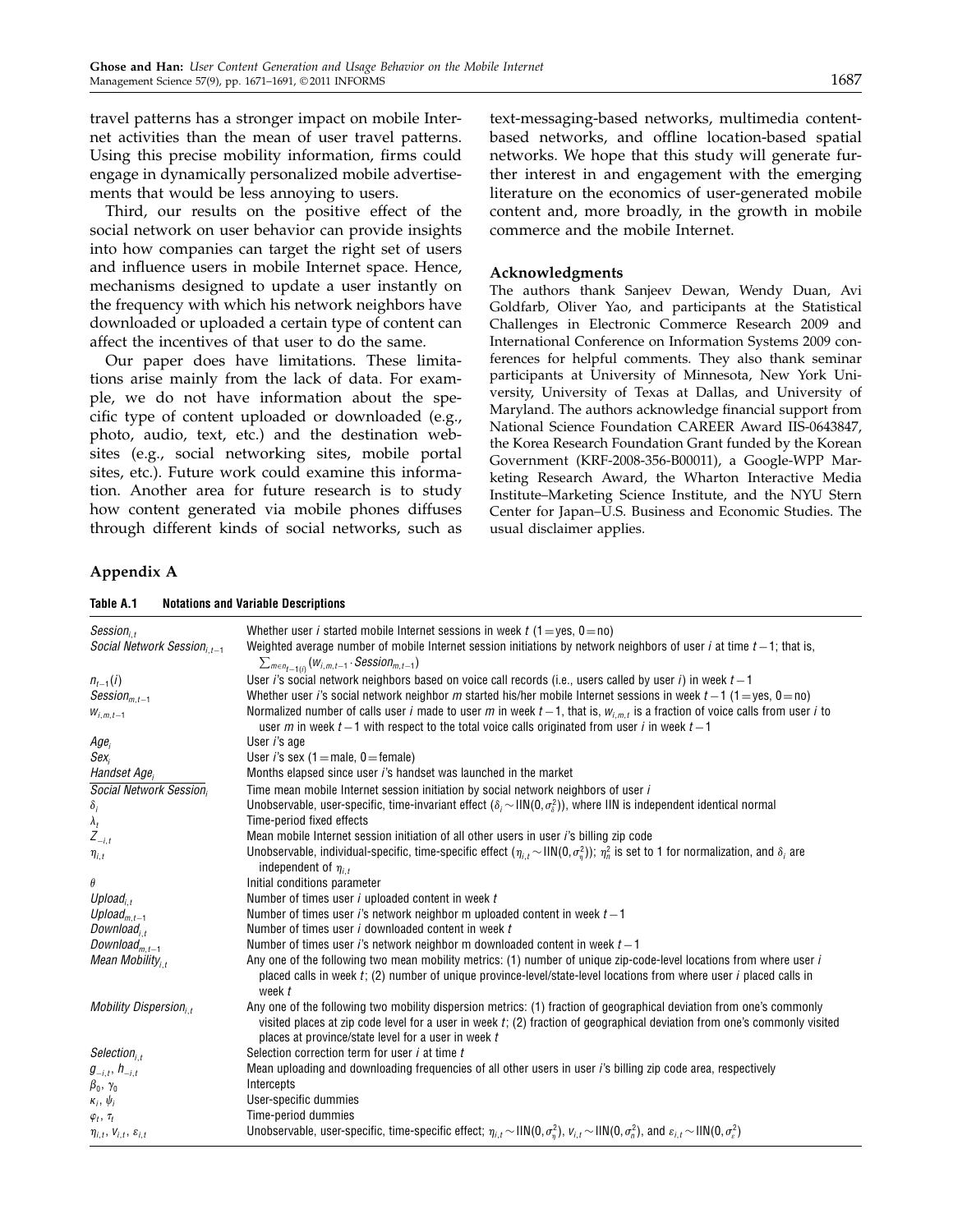#### Appendix B. Selection Equation Results

Table B.1 shows the results from the RE dynamic probit model. In the second week and thereafter (i.e.,  $t \geq 2$ ), we find the estimate for *Session*  $(t-1)$  is positive (0.4602) and statistically significant, suggesting a positive state dependence in initiating mobile Internet sessions. The estimate for Session by NN  $(t-1)$  is positive (0.0020) and statistically significant, suggesting a positive impact of lagged social network. An interesting aspect is that user behavior greatly varies by age, given that the coefficient of Age is positive (0.0960) and statistically significant, and the coefficient of  $Age^2$  is negative (-0.0023) and statistically significant, implying an inverted U-shaped relationship between age and mobile media usage with a peak around approximately 21 years old. Results also show that male users are more likely to engage in mobile Internet content activities than female users. For the first week of observation window (i.e.,  $t=1$ ), we observe similar results regarding age and gender as above. In addition, the estimate for Handset Age is negative (−0.0007) and statistically significant. This implies that the oldness of a 3G mobile handset is negatively associated with user propensity to engage in mobile content activities. Furthermore, note that the significant estimate for  $\theta$ suggests that the exogeneity of initial conditions is strongly

#### Table B.1 Selection Equation Results

| Equation     | Explanatory variable                                       | Coefficient           |
|--------------|------------------------------------------------------------|-----------------------|
| Session      | <i>Session</i> $(t - 1)$ $(1 = \text{ves}, 0 = \text{no})$ | $0.4602(0.0232)***$   |
| $(t \geq 2)$ | <b>Social Network Session</b><br>$(t-1)$ (1 = yes, 0 = no) | $0.0020(0.0008)$ **   |
|              | Age                                                        | $0.0960(0.0217)$ ***  |
|              | Aae <sup>2</sup>                                           | $-0.0023(0.0004)$ *** |
|              | $Sex (1 = male, 0 = female)$                               | $0.1442(0.0379)***$   |
|              |                                                            | 0.0001(0.0002)        |
|              | Constant                                                   | $-1.6300(0.2898)$ *** |
| Session      | Age                                                        | $0.0548(0.0219)$ **   |
| $(t = 1)$    | Aae <sup>2</sup>                                           | $-0.0014(0.0006)$ **  |
|              | $Sex (1 = male, 0 = female)$                               | $0.1754(0.0642)***$   |
|              | Handset Age (months)                                       | $-0.0007(0.0003)***$  |
|              | Constant                                                   | $-0.9163(0.3206)$ *** |
|              | θ                                                          | $0.8176(0.0339)$ ***  |
|              | $\sigma_{\delta}^2$                                        | $0.2499(0.0098)***$   |
|              |                                                            |                       |

Notes. Social Network Session is the time of mean mobile Internet initiation by social network neighbors. Estimates for time-period fixed effects and effects of mean mobile Internet session initiation of all other users in user i's billing zip code are not reported for brevity.

∗∗Significant at 0.05; ∗∗∗significant at 0.01.

rejected (refer to Equation (3) for  $\theta$ ). Finally, based on these selection equation estimates, we compute a selection correction term, which is later inserted into content generation and usage equations.

#### Appendix C. Robustness Check Results

| Table C.1 | <b>GMM-Based Dynamic Panel Data Model Results on Content Frequency</b> |  |
|-----------|------------------------------------------------------------------------|--|
|-----------|------------------------------------------------------------------------|--|

| Dependent variable         | Explanatory variable                 | Coefficient                 |                             |                             |                             |
|----------------------------|--------------------------------------|-----------------------------|-----------------------------|-----------------------------|-----------------------------|
| Log Upload Frequency (t)   | Log Upload Freq. $(t-1)$             | 0.0744<br>$(0.0054)$ ***    | 0.0748<br>$(0.0057)$ ***    | 0.0735<br>$(0.0051)$ ***    | 0.0735<br>$(0.0051)$ ***    |
|                            | Log Download Freq. $(t-1)$           | $-0.0234$<br>$(0.0011)$ *** | $-0.0234$<br>$(0.0011)$ *** | $-0.0234$<br>$(0.0011)$ *** | $-0.0234$<br>$(0.0011)$ *** |
|                            | Log Mean Local Mobility (t)          | 0.0127<br>$(0.0038)$ ***    |                             |                             |                             |
|                            | Log Mean National Mobility (t)       |                             | 0.0190<br>$(0.0076)$ ***    |                             |                             |
|                            | Log Local Mobility Dispersion (t)    |                             |                             | 0.0068<br>$(0.0040)*$       |                             |
|                            | Log National Mobility Dispersion (t) |                             |                             |                             | 0.0037<br>$(0.0019)*$       |
|                            | Log Number of Voice Calls (t)        | 0.0040<br>$(0.0019)$ **     | 0.0030<br>$(0.0015)$ **     | 0.0055<br>$(0.0026)$ **     | 0.0045<br>$(0.0016)$ ***    |
|                            | Log Upload Freq. by NN $(t-1)$       | 0.0300<br>$(0.0098)$ ***    | 0.0298<br>$(0.0099)$ ***    | 0.0301<br>$(0.0098)$ ***    | 0.0302<br>$(0.0098)$ ***    |
| Log Download Frequency (t) | Log Download Freq. $(t-1)$           | 0.1093<br>$(0.0054)$ ***    | 0.1109<br>$(0.0055)$ ***    | 0.1051<br>$(0.0054)$ ***    | 0.1054<br>$(0.0057)$ ***    |
|                            | Log Upload Freq. $(t-1)$             | $-0.1840$<br>$(0.0157)$ *** | $-0.1842$<br>$(0.0156)$ *** | $-0.1820$<br>$(0.0156)$ *** | $-0.1823$<br>$(0.0156)$ *** |
|                            | Log Mean Local Mobility (t)          | 0.0149<br>$(0.0018)$ ***    |                             |                             |                             |
|                            | Log Mean National Mobility (t)       |                             | 0.0314<br>$(0.0034)$ ***    |                             |                             |
|                            | Log Local Mobility Dispersion (t)    |                             |                             | 0.0231<br>$(0.0039)$ ***    |                             |
|                            | Log National Mobility Dispersion (t) |                             |                             |                             | 0.0112<br>$(0.0030)$ ***    |
|                            | Log Number of Voice Calls (t)        | 0.0175<br>$(0.0063)$ ***    | 0.0209<br>$(0.0061)$ ***    | 0.0357<br>$(0.0077)$ ***    | 0.0271<br>$(0.0085)$ ***    |
|                            | Log Download Freq. by NN $(t-1)$     | 0.0432<br>$(0.0105)$ ***    | 0.0438<br>$(0.0107)$ ***    | 0.0428<br>$(0.0106)$ ***    | 0.0432<br>$(0.0110)$ ***    |

Notes. We included each one of the two mean mobility metrics and the two mobility dispersion metrics in our main equations at both the local and national levels. NN refers to network neighbors. Estimates for time-period fixed effects and effects of mean uploading and downloading frequency of all other users in user *i's* billing zip code are not reported for brevity.

<sup>∗</sup>Significant at 0.1; ∗∗significant at 0.05; ∗∗∗significant at 0.01.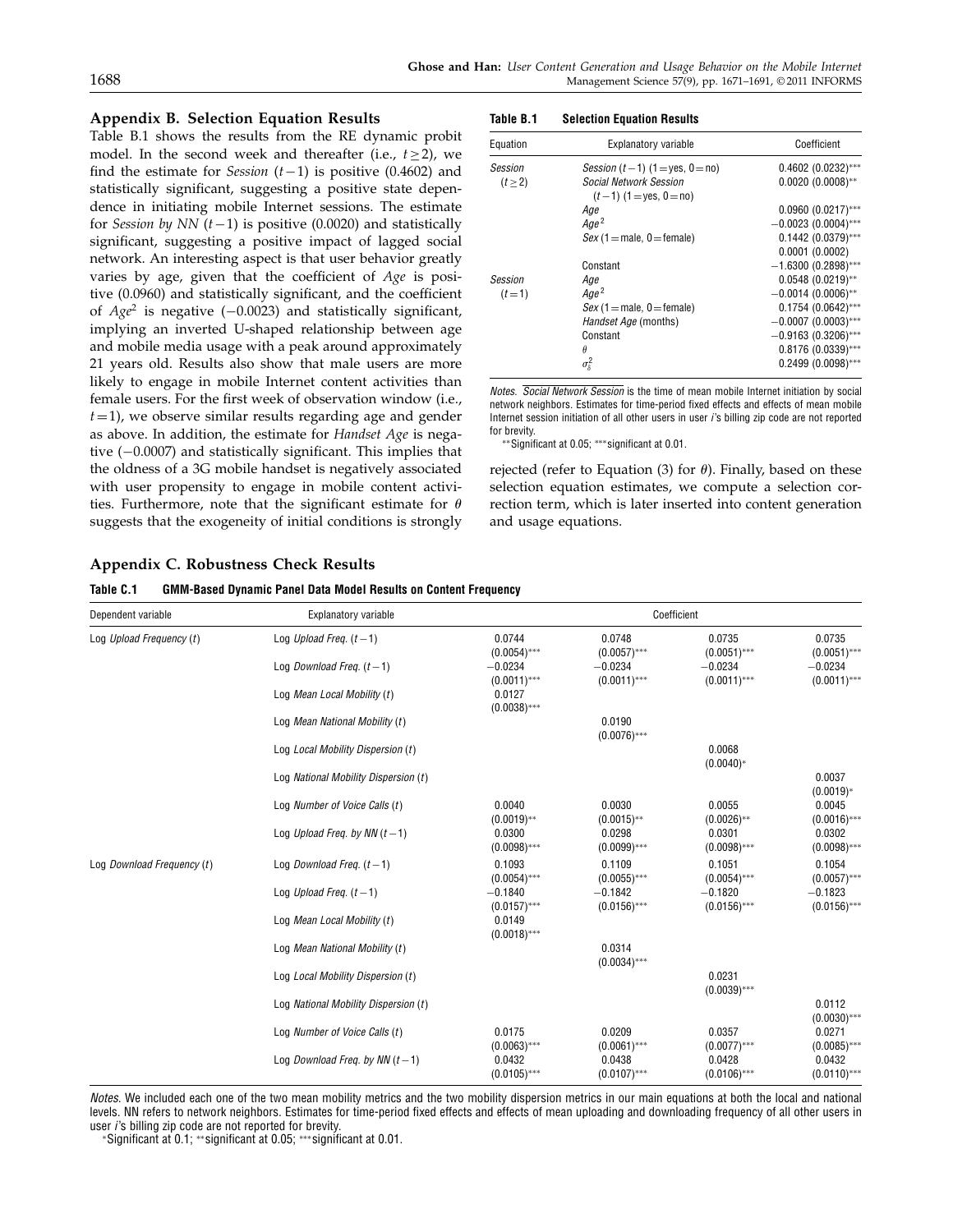|                               |                                         | Coefficient                                                        |                             |                             |                             |                             |                             |                             |                             |
|-------------------------------|-----------------------------------------|--------------------------------------------------------------------|-----------------------------|-----------------------------|-----------------------------|-----------------------------|-----------------------------|-----------------------------|-----------------------------|
| Dependent variable            | Explanatory variable                    | Mixed effect model (with random<br>coefficients on constant terms) |                             |                             | Poisson fixed effect model  |                             |                             |                             |                             |
| Log Upload<br>Frequency (t)   | Log Upload<br>Freq. $(t-1)$             | 0.6512<br>$(0.0022)$ ***                                           | 0.6517<br>$(0.0022)$ ***    | 0.6527<br>$(0.0022)$ ***    | 0.6517<br>$(0.0022)$ ***    | 0.0011<br>$(0.0001)$ ***    | 0.0011<br>$(0.0001)$ ***    | 0.0011<br>$(0.0001)$ ***    | 0.0010<br>$(0.0001)$ ***    |
|                               | Log Download<br>Freq. $(t-1)$           | $-0.0069$<br>$(0.0007)$ ***                                        | $-0.0068$<br>$(0.0007)$ *** | $-0.0068$<br>$(0.0007)$ *** | $-0.0068$<br>$(0.0007)$ *** | $-3.6e-4$<br>$(6.0e-5)$ *** | $-3.7e-4$<br>$(6.0e-5)$ *** | $-3.5e-4$<br>$(6.0e-5)$ *** | $-3.6e-4$<br>$(6.0e-5)$ *** |
|                               | Log Mean Local<br>Mobility (t)          | 0.0064<br>$(0.0017)$ ***                                           |                             |                             |                             | 0.0313<br>$(0.0044)$ ***    |                             |                             |                             |
|                               | Log Mean National<br>Mobility (t)       |                                                                    | 0.0083<br>$(0.0038)$ **     |                             |                             |                             | 0.2621<br>$(0.0210)$ ***    |                             |                             |
|                               | Log Local Mobility<br>Dispersion (t)    |                                                                    |                             | 0.0002<br>(0.0018)          |                             |                             |                             | 0.0124<br>$(0.0028)$ ***    |                             |
|                               | Log National Mobility<br>Dispersion (t) |                                                                    |                             |                             | 0.0012<br>(0.0012)          |                             |                             |                             | 0.0678<br>$(0.0091)$ ***    |
|                               | Log Number of<br>Voice Calls (t)        | $-0.00011$<br>(0.00015)                                            | $-0.00006$<br>(0.00005)     | $-0.00003$<br>(0.00004)     | $-0.00006$<br>(0.00005)     | 0.0073<br>$(0.0006)$ ***    | 0.0073<br>$(0.0006)$ ***    | 0.0066<br>$(0.0008)$ ***    | 0.0075<br>$(0.0006)$ ***    |
|                               | Log Upload Freg.<br>by $NN(t-1)$        | 0.0405<br>$(0.0061)$ ***                                           | 0.0408<br>$(0.0061)$ ***    | 0.0409<br>$(0.0061)$ ***    | 0.0408<br>$(0.0061)$ ***    | 0.0052<br>$(0.0015)$ ***    | 0.0052<br>$(0.0015)$ ***    | 0.0046<br>$(0.0015)$ ***    | 0.0047<br>$(0.0015)$ ***    |
| Log Download<br>Frequency (t) | Loa Download<br>Freq. $(t-1)$           | 0.6671<br>$(0.0021)$ ***                                           | 0.6673<br>$(0.0021)$ ***    | 0.6672<br>$(0.0021)$ ***    | 0.6673<br>$(0.0021)$ ***    | $5.4e-6$<br>$(7.7e-7)$ ***  | $5.7e-6$<br>$(7.7e-7)$ ***  | $5.3e-6$<br>$(7.7e-7)$ ***  | $5.2e-6$<br>$(7.7e-7)$ ***  |
|                               | Log Upload<br>Freq. $(t-1)$             | $-0.0281$<br>$(0.0108)$ ***                                        | $-0.0279$<br>$(0.0108)$ **  | $-0.0277$<br>$(0.0108)$ *** | $-0.0276$<br>$(0.0108)$ *** | $-0.0011$<br>$(0.0003)$ *** | $-0.0011$<br>$(0.0003)$ *** | $-0.0012$<br>$(0.0003)$ *** | $-0.0012$<br>$(0.0003)$ *** |
|                               | Log Mean Local<br>Mobility              | 0.0326<br>$(0.0067)$ ***                                           |                             |                             |                             | 0.0057<br>$(0.0006)$ ***    |                             |                             |                             |
|                               | Log Mean National<br>Mobility (t)       |                                                                    | 0.0439<br>$(0.0144)$ ***    |                             |                             |                             | 0.0432<br>$(0.0020)$ ***    |                             |                             |
|                               | Log Local Mobility<br>Dispersion (t)    |                                                                    |                             | 0.0092<br>(0.0069)          |                             |                             |                             | 0.0007<br>$(0.0002)$ ***    |                             |
|                               | Log National Mobility<br>Dispersion (t) |                                                                    |                             |                             | 0.0104<br>$(0.0045)$ ***    |                             |                             |                             | 0.0120<br>$(0.0009)$ ***    |
|                               | Log Number of<br>Voice Calls (t)        | 0.0009<br>$(0.0002)$ ***                                           | 0.0011<br>$(0.0002)$ ***    | 0.0013<br>$(0.0002)$ ***    | 0.0010<br>$(0.0002)$ ***    | 0.0010<br>$(0.0001)$ ***    | 0.0010<br>$(0.0001)$ ***    | 0.0011<br>$(0.0001)$ ***    | 0.0011<br>$(0.0001)$ ***    |
|                               | Log Download Freg.<br>by $NN(t-1)$      | 0.0275<br>$(0.0037)$ ***                                           | 0.0283<br>$(0.0037)$ ***    | 0.0285<br>$(0.0037)$ ***    | 0.0278<br>$(0.0037)$ ***    | $7.0e-5$<br>$(2.7e-5)$ ***  | $7.0e-5$<br>$(2.7e-5)$ ***  | $7.0e-5$<br>$(2.7e-5)$ ***  | $7.0e-5$<br>$(2.7e-5)$ ***  |

#### Table C.2 Alternative Model Results on Content Frequency (Mixed Effect Model and Poisson Fixed Effect Model)

Notes. We included each one of the two mean mobility metrics and the two mobility dispersion metrics in our main equations at both the local and national levels. NN refers to network neighbors. Estimates for time-period fixed effects and effects of mean uploading and downloading frequency of all other users in user *i*'s billing zip code are not reported for brevity.

∗∗Significant at 0.05; ∗∗∗significant at 0.01.

#### Table C.3 GMM-Based Dynamic Panel Data Model Results on Content Share

| Dependent variable | Explanatory variable                    | Coefficient                 |                             |                             |                             |  |
|--------------------|-----------------------------------------|-----------------------------|-----------------------------|-----------------------------|-----------------------------|--|
| Upload Share (t)   | Download Share $(t-1)$                  | $-0.1190$<br>$(0.0120)$ *** | $-0.1199$<br>$(0.0120)$ *** | $-0.1199$<br>$(0.0120)$ *** | $-0.1191$<br>$(0.0120)$ *** |  |
|                    | Mean Local Mobility (t)                 | 0.0006<br>$(0.0002)$ ***    |                             |                             |                             |  |
|                    | Mean National Mobility (t)              |                             | 0.0033<br>$(0.0009)$ ***    |                             |                             |  |
|                    | Local Mobility Dispersion (t)           |                             |                             | 0.0002<br>$(0.0001)$ **     |                             |  |
|                    | <b>National Mobility Dispersion (t)</b> |                             |                             |                             | 0.0004<br>$(0.0002)$ **     |  |
|                    | Number of Voice Calls (t)               | $8.0e-5$<br>$(2.0e-5)$ ***  | $6.0e-5$<br>$(2.0e-5)$ ***  | $7.0e-5$<br>$(2.0e-5)$ ***  | $4.0e-5$<br>$(1.0e-5)$ ***  |  |
|                    | Upload Share by NN $(t-1)$              | 0.0797<br>$(0.0047)$ ***    | 0.0798<br>$(0.0047)$ ***    | 0.0801<br>$(0.0047)$ ***    | 0.0800<br>$(0.0047)$ ***    |  |

Notes. We included each one of the two mean mobility metrics and the two mobility dispersion metrics in our main equations at both the local and national levels. NN refers to network neighbors. Estimates for time-period fixed effects are not reported for brevity.

∗∗∗Significant at 0.01.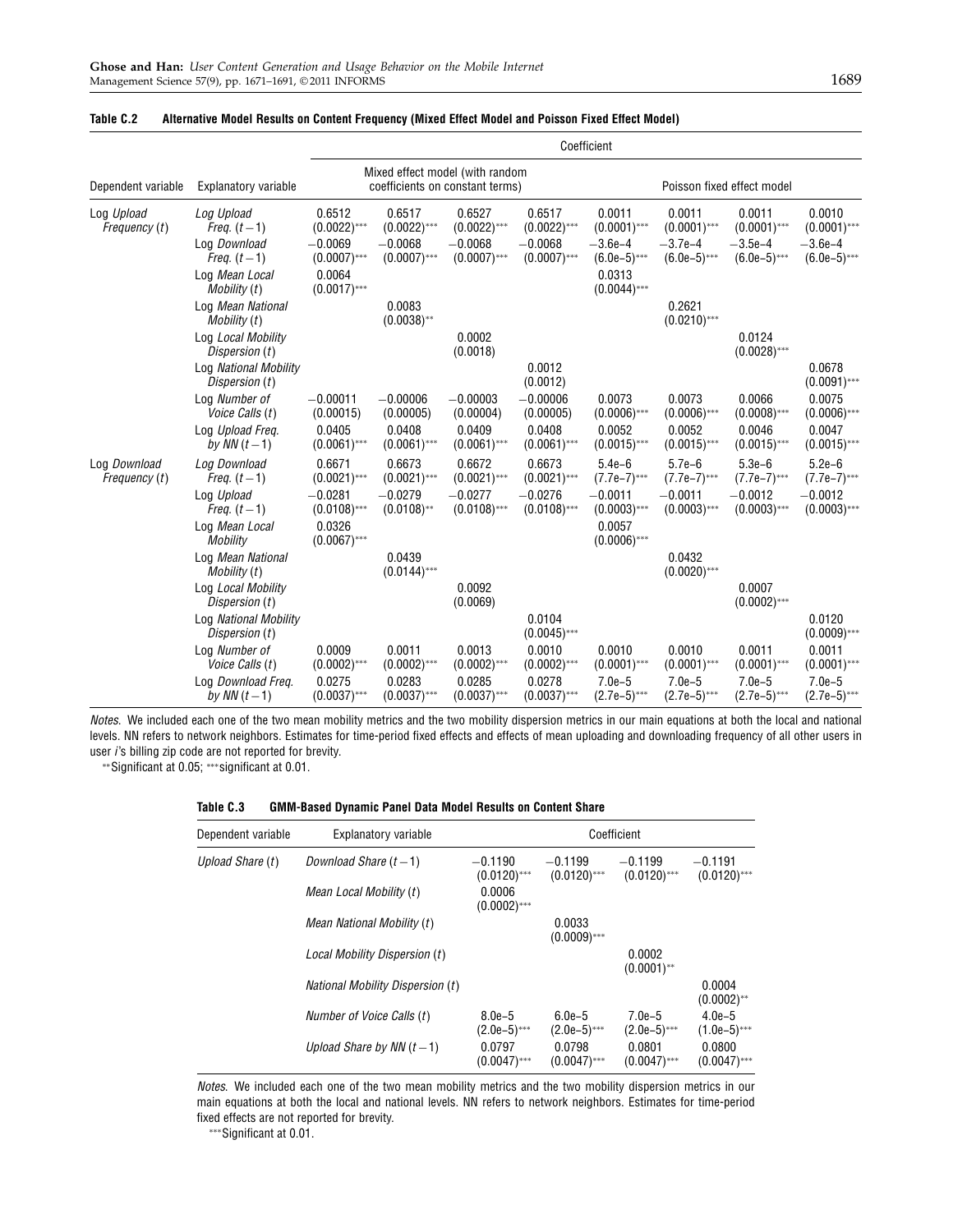Table C.4 3SLS Estimation Results on Content Size

| Dependent variable                    | Explanatory variable                   | Coefficient                          |
|---------------------------------------|----------------------------------------|--------------------------------------|
| Log <i>Upload Size</i> ( <i>t</i> )   | Log <i>Download Size</i> $(t-1)$       | $-0.0166$                            |
|                                       | Log Upload Size by NN $(t-1)$          | $(0.0010)$ ***<br>0.0027<br>(0.0039) |
|                                       | Selection (t)                          | 0.0159<br>$(0.0023)$ ***             |
| Log <i>Download Size</i> ( <i>t</i> ) | Log <i>Upload Size</i> $(t-1)$         | $-0.0477$<br>$(0.0033)$ ***          |
|                                       | Log <i>Download Size by NN</i> $(t-1)$ | 0.0034                               |
|                                       | Selection (t)                          | (0.0072)<br>0.0534<br>$(0.0041)$ **  |

Notes. We used 13-week sample. NN refers to network neighbors. Estimates for time-period fixed effects are not reported for brevity.

∗∗Significant at 0.05; ∗∗∗significant at 0.01.

#### References

- Albuquerque, P., P. Pavlidis, U. Chatow, K. Chen, Z. Jamal, K. Koh. 2010. Evaluating promotional activities in an online two-sided market for user-generated content. Working paper, University of Rochester, Rochester, NY.
- Aral, S., L. Muchnik, A. Sundararajan. 2009. Distinguishing influence-based contagion from homophily-driven diffusion in dynamic networks. Proc. National Acad. Sci. USA 106(51) 21544–21549.
- Arellano, M. 1987. Computing robust standard errors for withingroups estimators. Oxford Bull. Econom. Statist. 49(4) 431–434.
- Banerjee, S., R. R. Dholakia. 2008. Does location based advertising work? Internat. J. Mobile Marketing 3(2) 68–74.
- Baum, C. F. 2007. CHECKREG3: Stata module to check identification status of simultaneous equations system. Statistical Software Components, Department of Economics, Boston College, Boston. http://econpapers.repec.org/software/bocbocode/ s456877.htm.
- Baye, M., J. Rupert, J. Gatti, P. Kattuman, J. Morgan. 2009. Clicks, discontinuities, and firm demand online. J. Econom. Management Strategy 18(4) 935–975.
- Becker, G. S. 1965. A theory of the allocation of time. Econom. J. 75(299) 493–517.
- Biørn, E. 2004. Regression systems for unbalanced panel data: A stepwise maximum likelihood procedure. J. Econom. 122(2) 281–291.
- Dasgupta, K., R. Singh, B. Viswanathan, D. Chakraborty, S. Mukherjea, A. Nanavati, A. Joshi. 2008. Social ties and their relevance to churn in mobile telecom networks. EDBT'08 Proc. 11th Internat. Conf. Extending Database Tech., ACM, New York, 668–677.
- Dekimpe, M. G., D. M. Hanssens. 1995. The persistence of marketing effects on sales. Marketing Sci. 14(1) 1–21.
- Economist, The. 2010. The mobile data challenge: A report from the Economist Intelligence Unit. http://graphics.eiu.com/upload/ eb/Innopath\_MobileData\_WEB.pdf.
- Ghose, A., S. P. Han. 2009. A dynamic structural model of user learning on the mobile Internet. Working paper, New York University, New York. http://ssrn.com/abstract=1485049.
- Ghose, A., A. Goldfarb, S. Han. 2011. How is the mobile Internet different? Search costs and local activities. Working paper, New York University, New York. http://papers.ssrn.com/sol3/ papers.cfm?abstract\_id=1732759.
- Greene, W. 2007. Fixed and random effects models for count data. Working Paper NYU EC-07-16, Stern School of Business, New York University, New York.
- Hartmann, W. R., P. Manchanda, H. Nair, M. Bothner, P. Dodds, D. Godes, K. Hosanagar, C. Tucker. 2008. Modeling social interactions: Identification, empirical methods and policy implications. Marketing Lett. 19(3) 287–304.
- Heckman, J. J. 1979. Sample selection bias a specification error. Econometrica 47(1) 153–161.
- Hill, S., F. Provost, C. Volinsky. 2006. Network-based marketing: Identifying likely adopters via consumer networks. Statist. Sci. 21(2) 256–276.
- Homans, G. C. 1958. Social behavior as exchange. Amer. J. Sociol. 63(6) 597–606.
- Iyengar, R., C. Van den Bulte, T. W. Valente. 2011. Opinion leadership and social contagion in new product diffusion. Marketing Sci. 30(2) 195–212.
- Jacoby, J., G. J. Szybillo, C. K. Berning. 1976. Time and consumer behavior: An interdisciplinary overview. J. Consumer Res. 2(1) 320–339.
- Lahiri, K., P. Schmidt. 1978. On the estimation of triangular structural systems. Econometrica 46(5) 1217–1221.
- Lancaster, T. 2000. The incidental parameters problem since 1948. J. Econometrics 95(2) 391–414.
- Manski, C. 1993. Identification of endogenous social effects. Rev. Econom. Stud. 60(3) 531–542.
- Mundlak, Y. 1978. On the pooling of time series and cross section data. Econometrica 46(1) 69–85.
- Nair, H. S., P. Manchanda, T. Bhatia 2010. Asymmetric social interactions in physician prescription behavior: The role of opinion leaders. J. Marketing Res. 47(5) 883–895.
- Nam, S., P. Manchanda, P. K. Chintagunta. 2010. The effect of signal quality and contiguous word of mouth on customer acquisition for a video-on-demand service. Marketing Sci. 29(4) 690–700.
- Nerlove, M. 1967. Experimental evidence on the estimation of dynamic economic relations from a time series of cross sections. Econom. Stud. Quart. 18(3) 42–74.
- Nickell, S. 1981. Biases in dynamic models with fixed effects. Econometrica 49(6) 1417–1426.
- Oestreicher-Singer, G., A. Sundararajan. 2010. The visible hand? Demand effects of recommendation networks in electronic markets. Working paper, Tel Aviv University, Tel Aviv, Israel.
- O'Hara, K., A. Mitchell, A. Vorbau. 2007. Consuming video on mobile devices. Proc. SIGCHI Conf. Human Factors Comput. Systems, ACM, New York, 857–866.
- Osborne, M. 2007. Consumer learning, switching costs, and heterogeneity: A structural examination. EAG Discussions paper 200710, Antitrust Division, Department of Justice, Washington, DC.
- Puhani, P. 2000. The heckman correction for sample selection and its critique. J. Econom. Surveys 14(1) 53–68.
- Rethink Wireless. 2010. AT&T will use new device formats to introduce usage-based pricing. Accessed November 1, http://www .rethink-wireless.com/article.asp?article\_id=2722.
- Shim, J. P., S. Park, J. M. Shim. 2008. Mobile TV phone: current usage, issues, and strategic implications. Indust. Management and Data Systems 108(9) 1269–1282.
- Stewart, M. B. 2006. Maximum simulated likelihood estimation of random—Effects dynamic probit models with autocorrelated errors. Stata J. 6(2) 256–272.
- Stewart, M. B. 2007. The interrelated dynamics of unemployment and low-wage employment. J. Appl. Econometrics 22(3) 511–531.
- Stoeckl, R., P. Rohrmeier, T. Hess. 2007. Motivations to produce user generated content: Differences between webloggers and